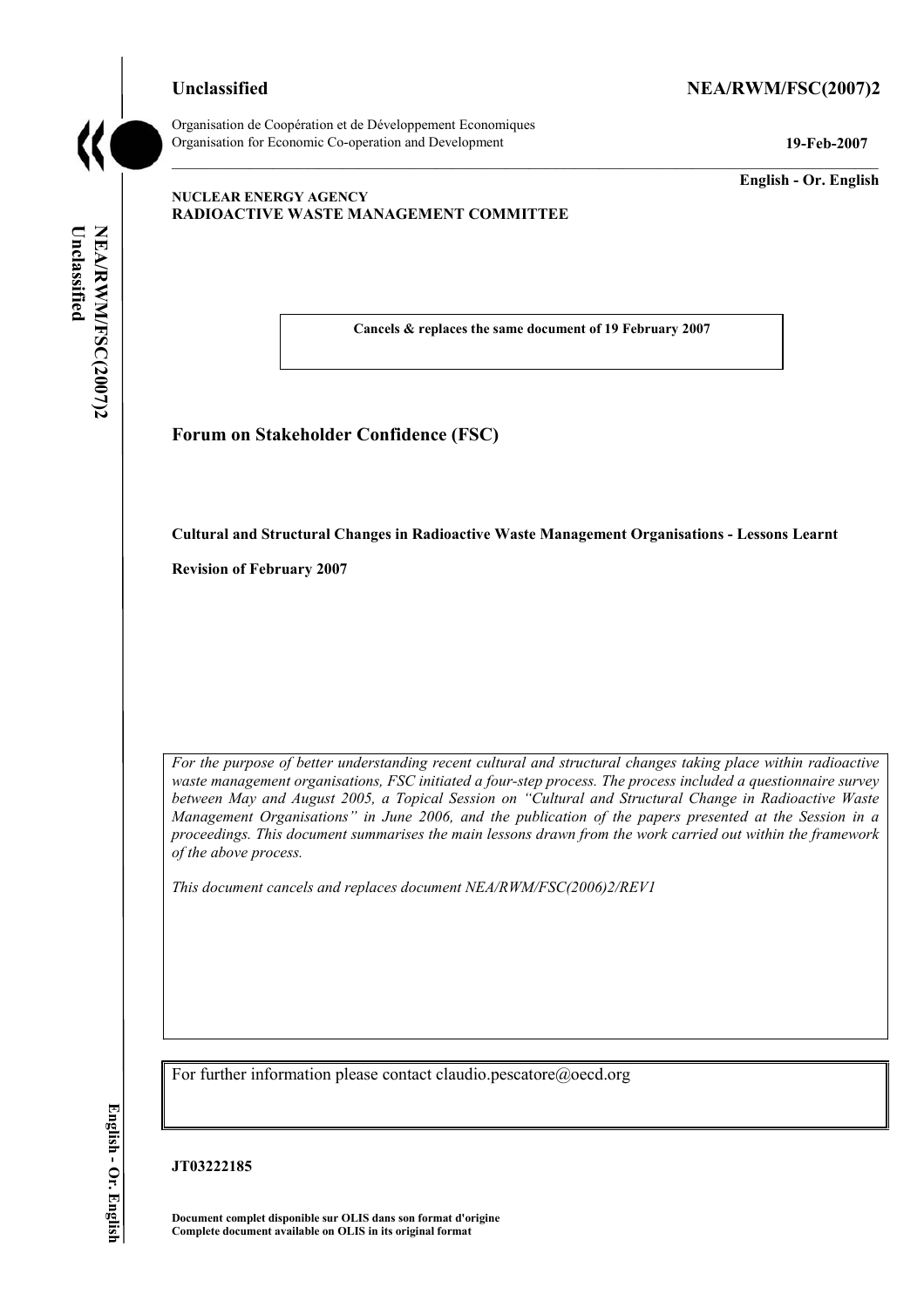#### **FOREWORD**

Over the last decade, the socio-political environment of radioactive waste management (RWM) has been changing in a significant way. Several radioactive waste management programmes were rejected when stakeholders were not actively involved in their development. As a consequence, in most OECD countries a cultural change has taken place: stakeholder dialogue has become a lead principle in radioactive waste management.

The issue of cultural and organisational change has been central for the FSC from the very beginning. First, the 2000 August workshop offered views on the most important organisational-, mission- and behavioural features, which would characterise an organisation capable of achieving stakeholder confidence over long time periods. Then, at the 2004 June meeting a Topical Session on "Addressing" Issues Raised by Stakeholders: Impacts on Process, Content and Behaviour in Waste Organisationsî was organised, which focused on the responses given by regulators and implementers to stakeholders' concerns and needs. Eleven papers were prepared by FSC delegates to analyse the experiences of institutional actors in OECD countries. The papers described how stakeholders' views have been taken into consideration and how they have influenced decision-making processes. Less attention was paid, however, to issues of cultural and structural change.

The FSC Phase 1 Self-Evaluation and Way Forward Consultation indicated that FSC members are especially enthusiastic to further explore issues of cultural change and adaptability in their organisations. Following a series of discussions, organisational change was identified as one of the key topics of the Phase 2 programme of work.

For the purpose of better understanding recent cultural and structural changes taking place within radioactive waste management organisations, FSC initiated a four-step process. The process included a questionnaire survey between May and August 2005, a Topical Session on "Cultural and Structural Change in Radioactive Waste Management Organisations" in June 2006, and the publication of the Proceedings from that session. This document summarises the main lessons drawn from the work carried out within the framework of the above process.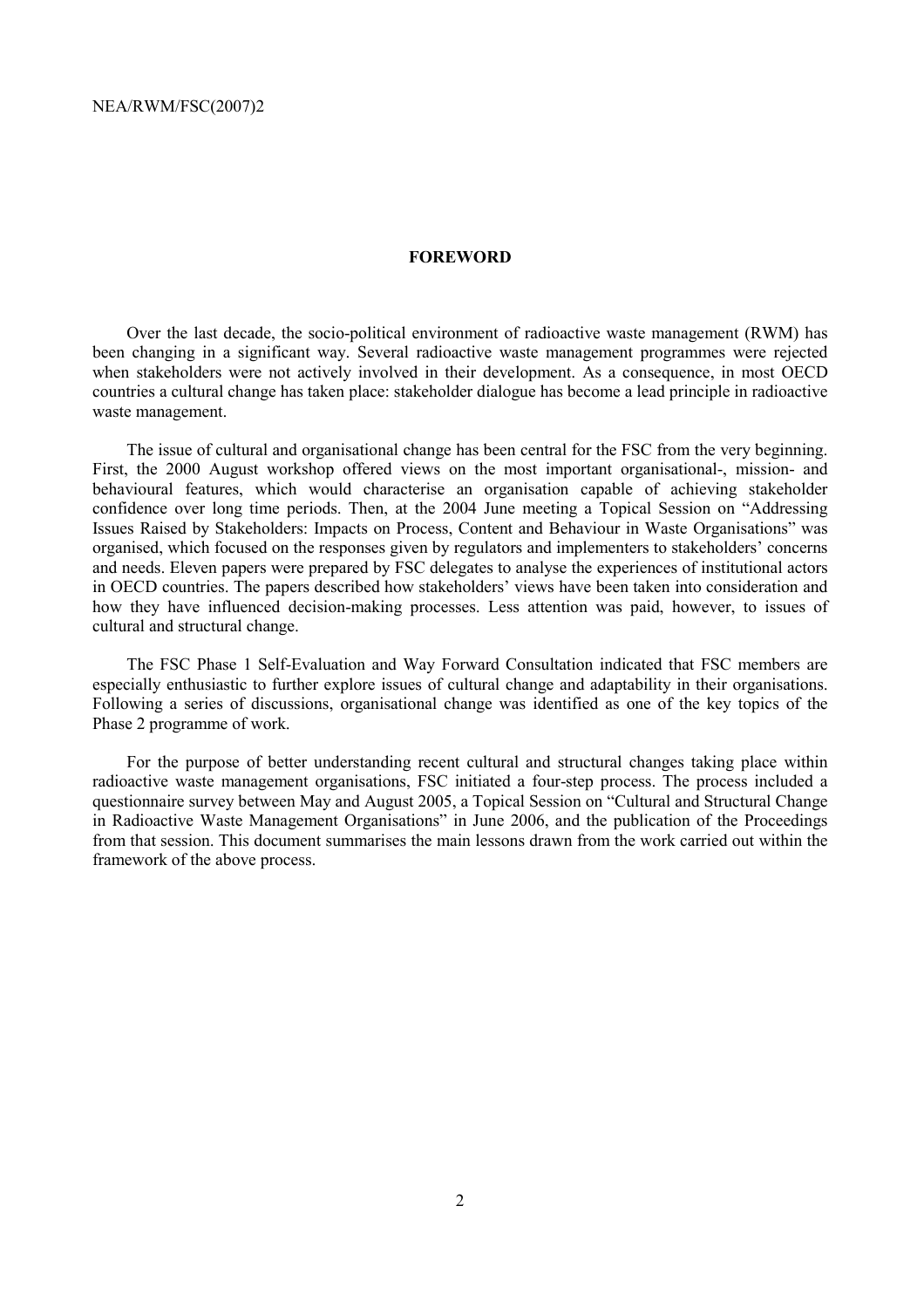# **TABLE OF CONTENTS**

| $\mathbf{1}$   |  |
|----------------|--|
| $\overline{2}$ |  |
| 2.1            |  |
| 2.2            |  |
| 2.3            |  |
| 2.4            |  |
| 3              |  |
| 3.1            |  |
| 3.2            |  |
| 3.3            |  |
| 3.4<br>3.5     |  |
| 3.6            |  |
| 3.6.1          |  |
| 3.6.2          |  |
| 3.6.3          |  |
| 3.7            |  |
| 3.8<br>3.9     |  |
| 3.10           |  |
| 3.10.1         |  |
| 3.10.2         |  |
| 3.10.3         |  |
| 3.11           |  |
| 4              |  |
|                |  |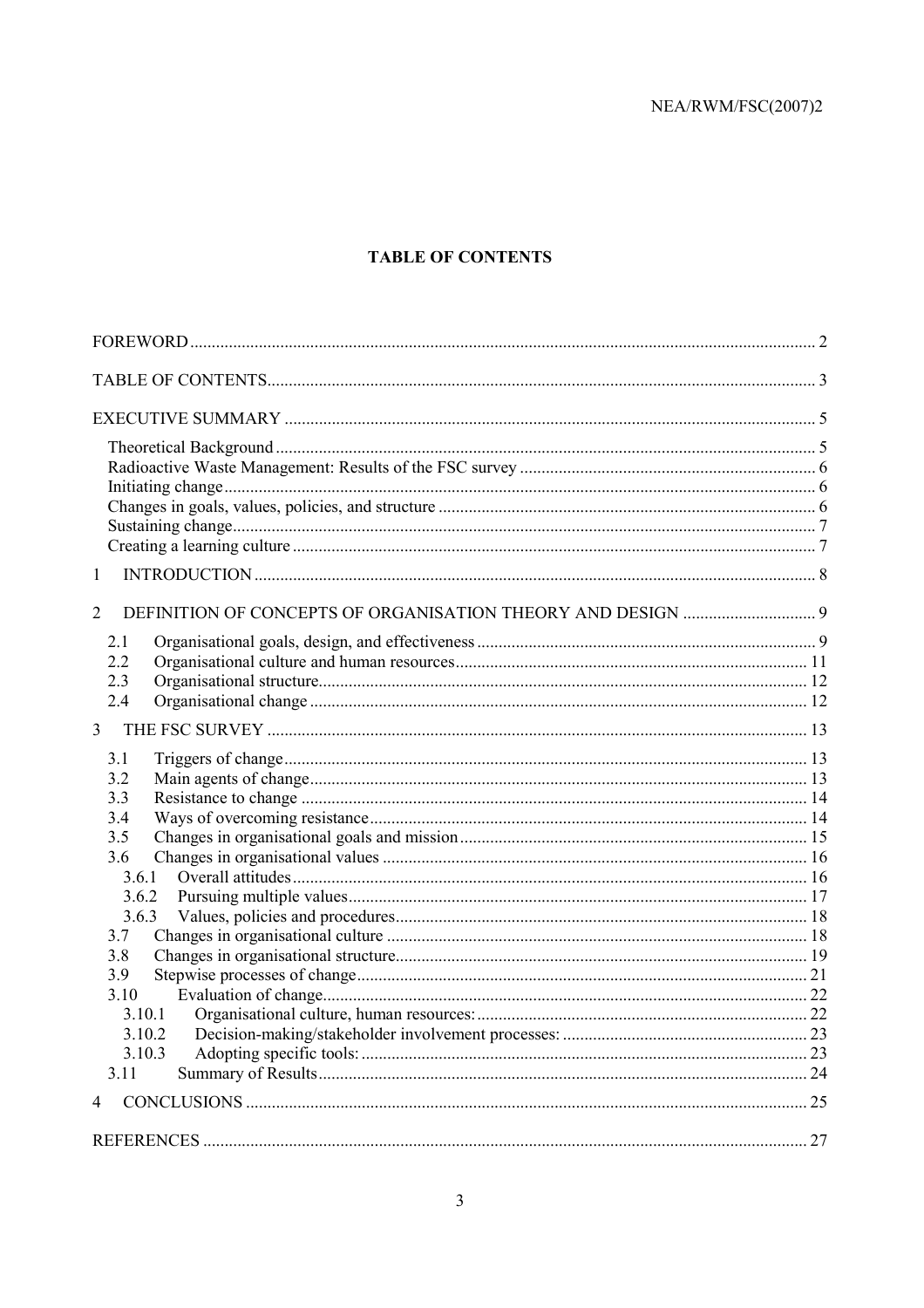|  | 5 ANNEX: QUESTIONNAIRE OF THE FSC INITIATIVE ON CULTURAL AND |  |  |  |  |  |  |  |  |
|--|--------------------------------------------------------------|--|--|--|--|--|--|--|--|
|  |                                                              |  |  |  |  |  |  |  |  |
|  |                                                              |  |  |  |  |  |  |  |  |
|  |                                                              |  |  |  |  |  |  |  |  |
|  |                                                              |  |  |  |  |  |  |  |  |
|  |                                                              |  |  |  |  |  |  |  |  |
|  |                                                              |  |  |  |  |  |  |  |  |
|  |                                                              |  |  |  |  |  |  |  |  |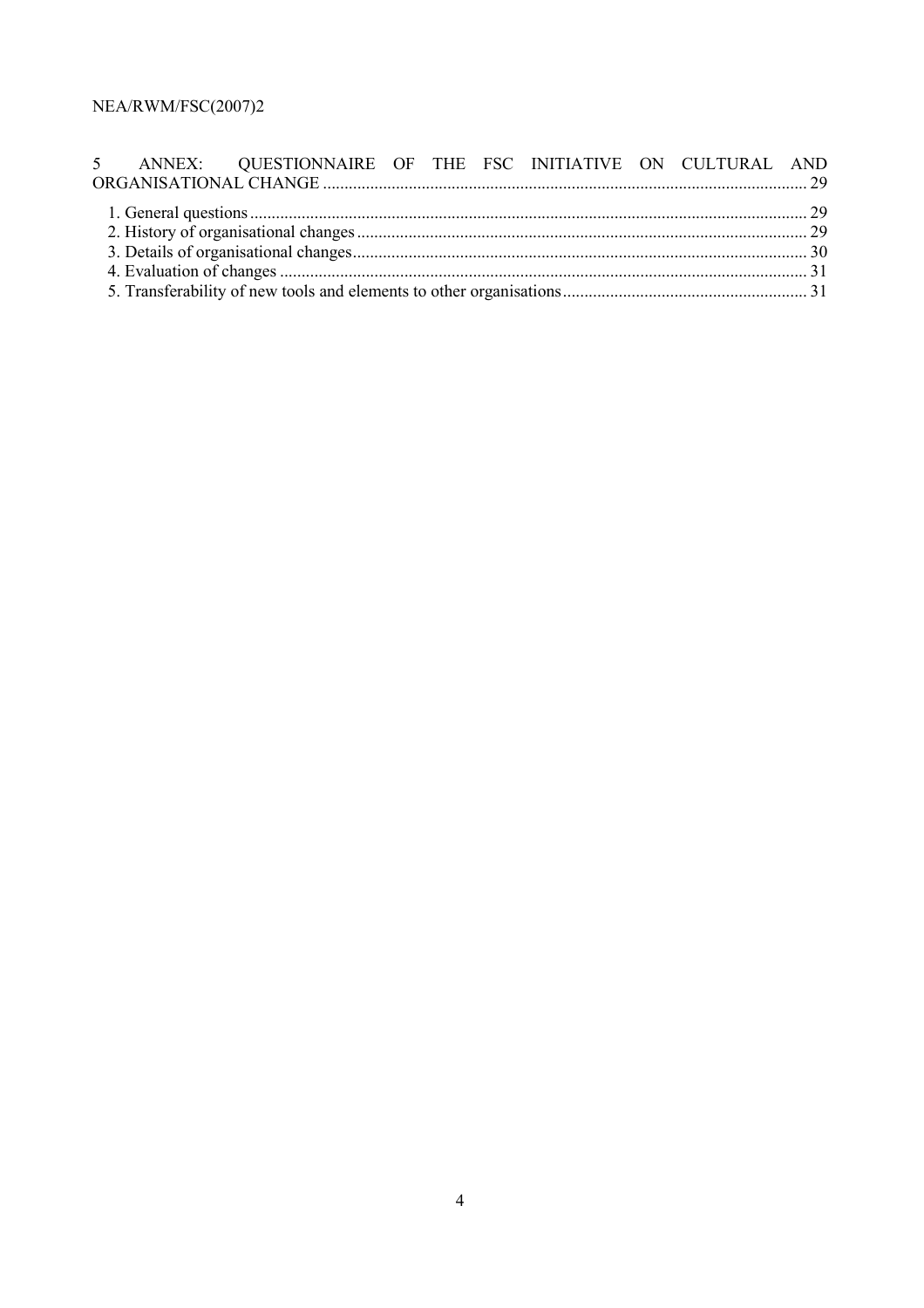#### **EXECUTIVE SUMMARY**

For the purpose of better understanding recent cultural and structural changes taking place within radioactive waste management organisations, FSC initiated a four-step process. The process included a questionnaire survey between May and August 2005, a Topical Session on "Cultural and Structural Change in Radioactive Waste Management Organisations" in June 2006, and the publication of the Proceedings of the Session. This document summarises the main lessons drawn from the work carried out within the framework of the above process.

#### **Theoretical Background**

Organisations are procedures, relationships, and practices created to coordinate human talents and efforts to attain common goals. They are called upon to change if there are evident problems in their ability to adapt to the environment, or if there are evident opportunities to be exploited through organisational change. Although crisis is not an indispensable factor of change, it often triggers organisational transformation. Research suggests that crisis management can create the momentum for change, if managers take advantage of the crisis to foster an adaptive learning process (Rochet, 2007).

During the transformation process organisations may need to update their mission, goals, strategies, and values. These provide an overall context for changes in organisational structure and systems, organisational culture and human resources, technologies, and output. Implementation of change can be difficult since in many cases the resistance of managers and/or employees has to be overcome. Typical causes of resistance include excessive focus on costs and burdens, failure to perceive benefits, and risk avoidance, among others.

Based on research studies it may be concluded that prospects for successful organisational change are enhanced if a well-considered, three-stage plan for collective decision making is established, which includes group processes for diagnosing the problem, propounding a solution, and designing implementation. Decision-making processes at the conclusion of each stage should be thoroughly evaluated (Rohrbaugh, 2007).

It is recommended that initiation of a significant change should be undertaken only after effective human relations (e.g., meeting high standards for internal cohesiveness) and goal attainment (e.g., meeting high standards for planning and productivity) have already been achieved. Chances for success are further improved if internal stakeholders at every level of the organisation learn the importance of open systems values (e.g., flexibility, adaptability) and practice their individual innovating and brokering skills. At the same time, senior managers need to pay attention to operational stability and control and exercise their important leadership roles. While they need to innovate, they also need to monitor and coordinate the changes (Rohrbaugh, 2007).

It should be emphasised that there is an important difference between sustaining change and organisational learning. Sustaining change means following a well-defined set of objectives, while organisational learning implies that objectives change over time. An effective way of learning can be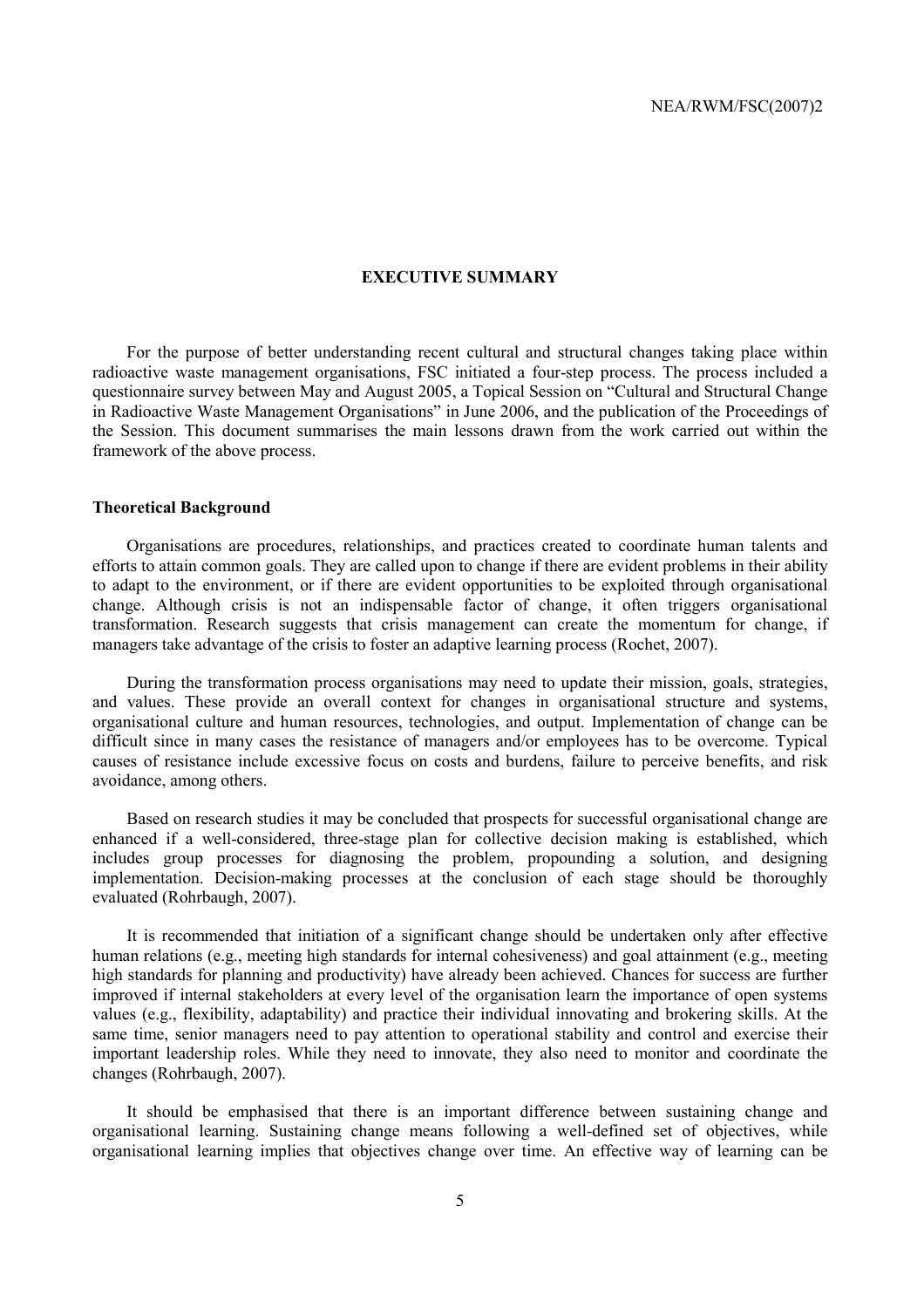achieved through the integration of stakeholder interests into organisational planning. Stakeholder integration may be interpreted as an interorganisational network, where trust and power symmetry are indispensable (Blättel-Mink, 2007). According to this interpretation, trust is not merely an objective of stakeholder involvement, but also a means of sustaining stakeholder integration, which helps organisations implement a learning culture.

#### **Radioactive Waste Management: Results of the FSC survey**

### **Initiating change**

The FSC survey indicates that in most queried organisations change was, directly or indirectly, triggered by the difficulties and failures in facility siting processes due to the lack of local acceptance. Other important triggers were: new laws, mandates and duties; external stakeholders' expectations for increased transparency, openness, efficiency, and/or consistency.

In most cases changes were initiated by top managers and implemented by middle-level management teams. In a few organisations the necessity of change was first perceived by the staff and/or some middle managers, who convinced the senior management of this necessity. In all cases, senior management played a key role.

#### **Changes in goals, values, policies, and structure**

In the vast majority of the queried radioactive waste management organisations significant changes took place over the past decade. Changes in mission and main goals were observed in a few organisations, and changes in values and culture in most of them. With few exceptions, a shift towards the open system model was detected in the observed organisations<sup>1</sup>.

In several organisations the mission or main objectives changed from purely technical (safety) goals to technical and societal (e.g., acceptance, confidence) ones. Others modified their mission and main objectives according to societal expectations. The issue of stakeholder confidence and the related values of openness and flexibility came to the fore in most of the queried organisations.

In some cases increased emphasis on transparency and the involvement of (external) stakeholders were accompanied by an increasing emphasis on commitment, cohesion and morale achieved through the involvement of staff (internal stakeholders) and consensus building. These organisations recognised a synergy between strengthening their internal and external communication.

Several respondents gave account of policies and procedures established for implementing new goals and values, for example, selection and reward systems designed to attract, develop, and maintain a suitable work force. Training and organisational development tools were applied to developing skills and attitudes. Other systems for shaping employee values, attitudes and behaviour included rules, guidelines, and code of ethics.

Changes in organisational structure took place in most radioactive waste management organisations, as a result of changes in their status, role, mandate and duties. Several respondents reported significant structural changes regarding the communication function. In other organisations new resources for

<sup>1</sup> The following analysis focuses on organisations, where a shift toward the open system model has taken place.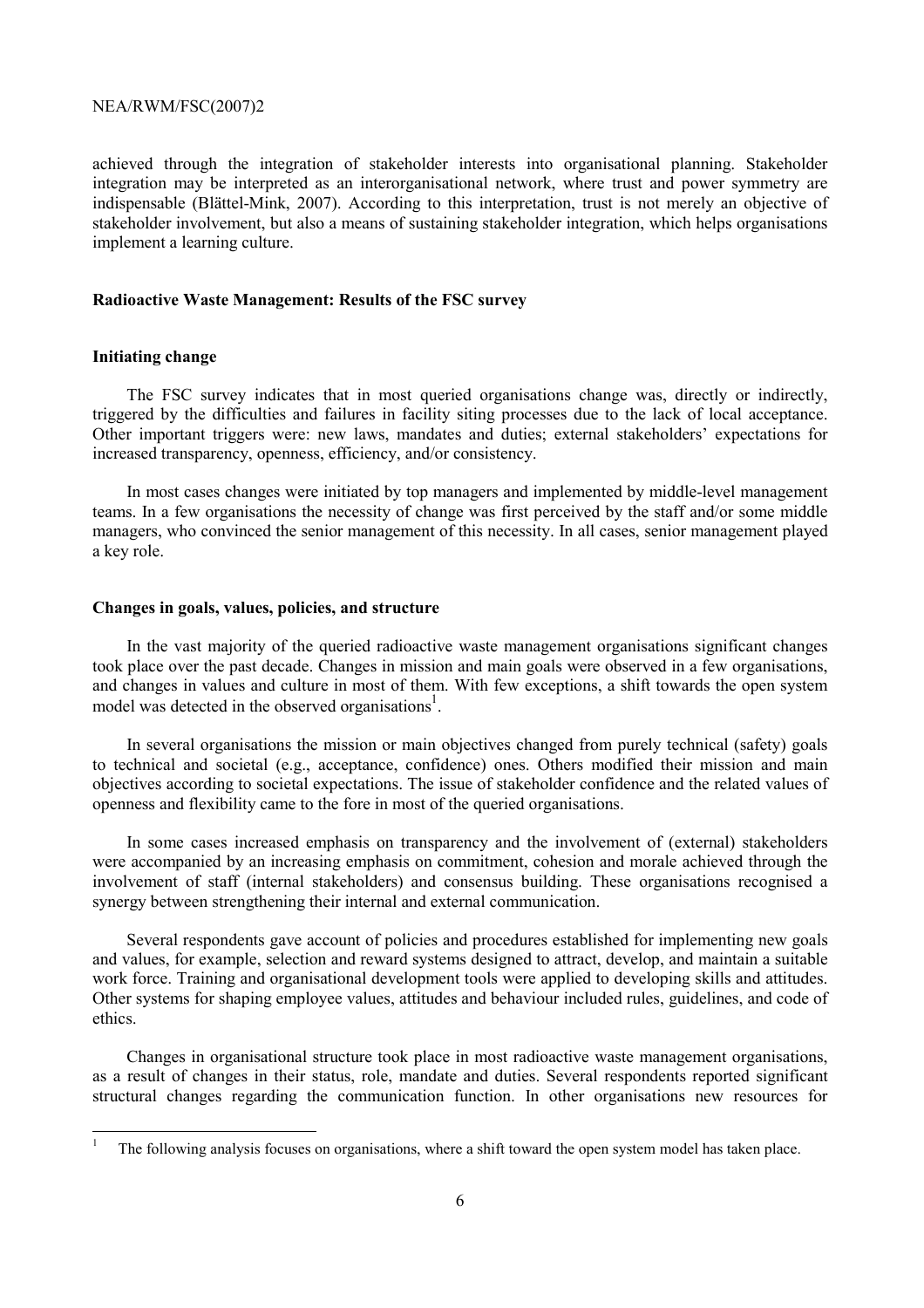stakeholder dialogue were established. Strengthening of intra-organisational (primarily horizontal) linkages to promote cooperation and consistency (e.g., creating teams, working groups, task forces) was also reported by some respondents.

### **Sustaining change**

In the majority of cases resistance had to be overcome before the implementation of change could begin. Resistance to change could be observed mostly on the part of the staff. This was related in part to the new professional requirements they had to meet in the wake of the transformation. Considerable resistance to changes in attitude was also noticeable on the part of employees, who considered the radioactive waste management issue as a purely scientific/technical one and refused to acknowledge the socio-political aspects as equally legitimate and relevant.

The tools applied to overcome resistance included the sustained repetition of strategic objectives supportive of public outreach, internal communication, consultation, and training. Involving staff in developing organisational visions and values also appeared to be instrumental in overcoming resistance. It was emphasised that considerable resources are needed for coordinating and monitoring the changes.

### **Creating a learning culture**

Respondents called attention to the gradual nature of the changes in values, behaviour, structure and policy, which reflect a slow organisational learning process. In addition, attitudes and ways of thinking typically change at different rates in the different parts of the organisation.

A question may arise concerning the extent of stakeholder involvement in the transformation processes of the queried organisations. Based on the survey, two types of stakeholder involvement approaches may be distinguished. One group of the organisations focuses primarily on informing the public in the interest of increasing transparency of, and familiarity with, their activity. A second group, besides increased transparency, also aim at carrying on a dialogue with stakeholders, addressing their needs and concerns and taking them into consideration in decision making. By integrating stakeholders into all stages of organisational change, these organisations are implementing a learning culture.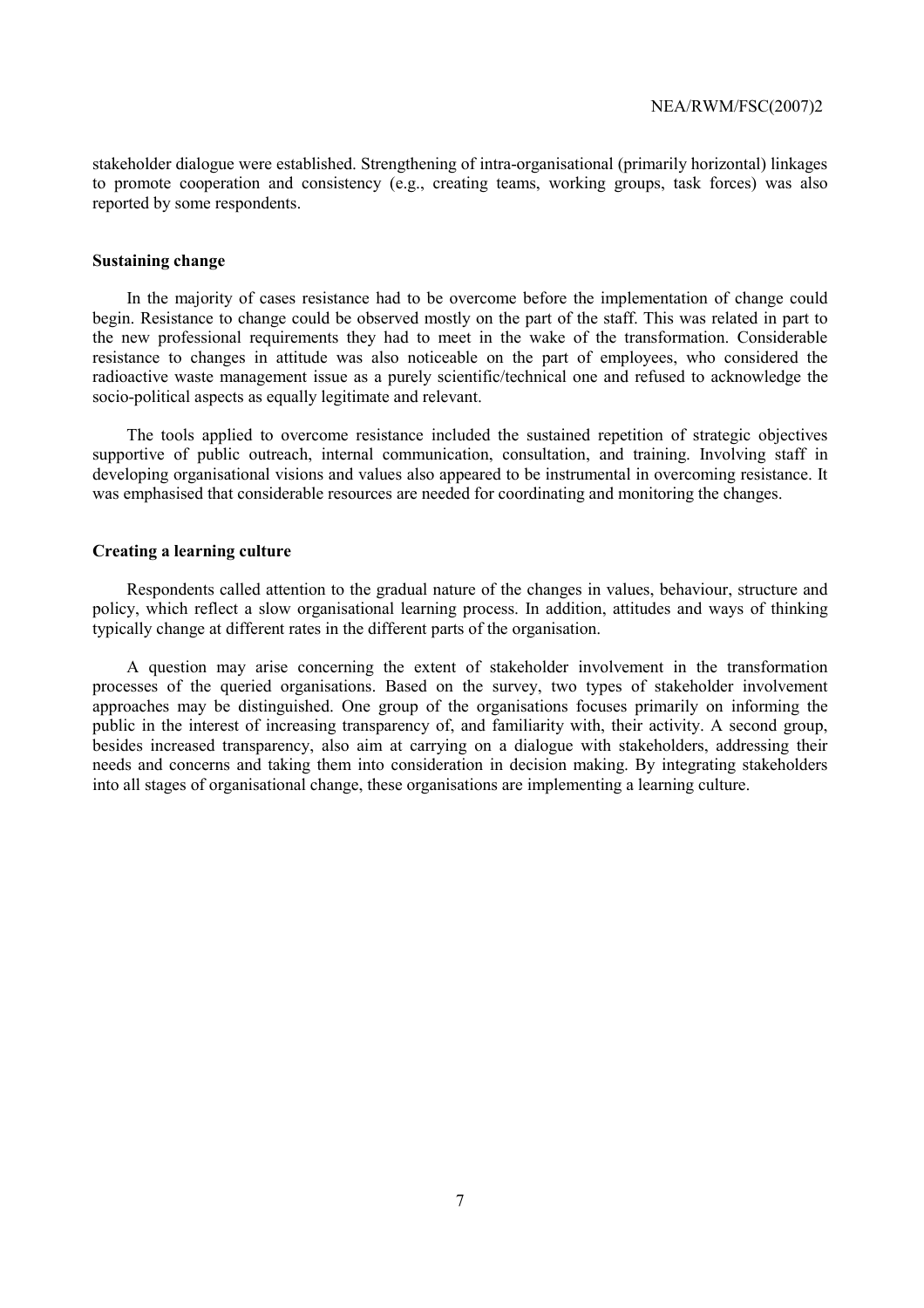### **1 INTRODUCTION**

Over the last decade, the socio-political environment of radioactive waste management (RWM) has been changing in a significant way. Several radioactive waste management programmes were rejected when stakeholders were not actively involved in their development. As a consequence, in most OECD countries a cultural change has taken place: stakeholder dialogue has become a lead principle in radioactive waste management.

The issue of cultural and organisational change has been central for the FSC from the very beginning. First, the 2000 August workshop offered views on the most important organisational-, mission- and behavioural features, which would characterise an organisation capable of achieving stakeholder confidence over long time periods (NEA, 2000). Then, at the 2004 June meeting a Topical Session on ìAddressing Issues Raised by Stakeholders: Impacts on Process, Content and Behaviour in Waste Organisations" was organised, which focused on the responses given by regulators and implementers to stakeholders' concerns and needs. Eleven papers were prepared by FSC delegates to analyse the experiences of institutional actors in OECD countries (NEA, 2004a). The papers described how stakeholders' views have been taken into consideration and how they have influenced decision-making processes<sup>2</sup>. Less attention was paid, however, to issues of cultural and structural change.

The FSC Phase 1 Self-Evaluation and Way Forward Consultation indicated that FSC members are especially enthusiastic to further explore issues of cultural change and adaptability in their organisations. Following a series of discussions, organisational change was identified as one of the key topics of the Phase 2 programme of work.

For the purpose of better understanding recent cultural and structural changes taking place within radioactive waste management organisations, FSC initiated a four-step process. The process included a questionnaire survey between May and August 2005 (Vari, 2007), a Topical Session on "Cultural and Structural Change in Radioactive Waste Management Organisations" in June 2006, and the publication of the papers presented at the Session in a proceedings (NEA, 2007). This document summarises the main lessons drawn from the work carried out within the framework of the above process.

 $\frac{1}{2}$  Issues of adaptation and stakeholder involvement in RWM decision-making processes were further explored in Phase 1 of FSC activities (NEA, 2004b; NEA, 2004c; Pescatore and Vari, 2006)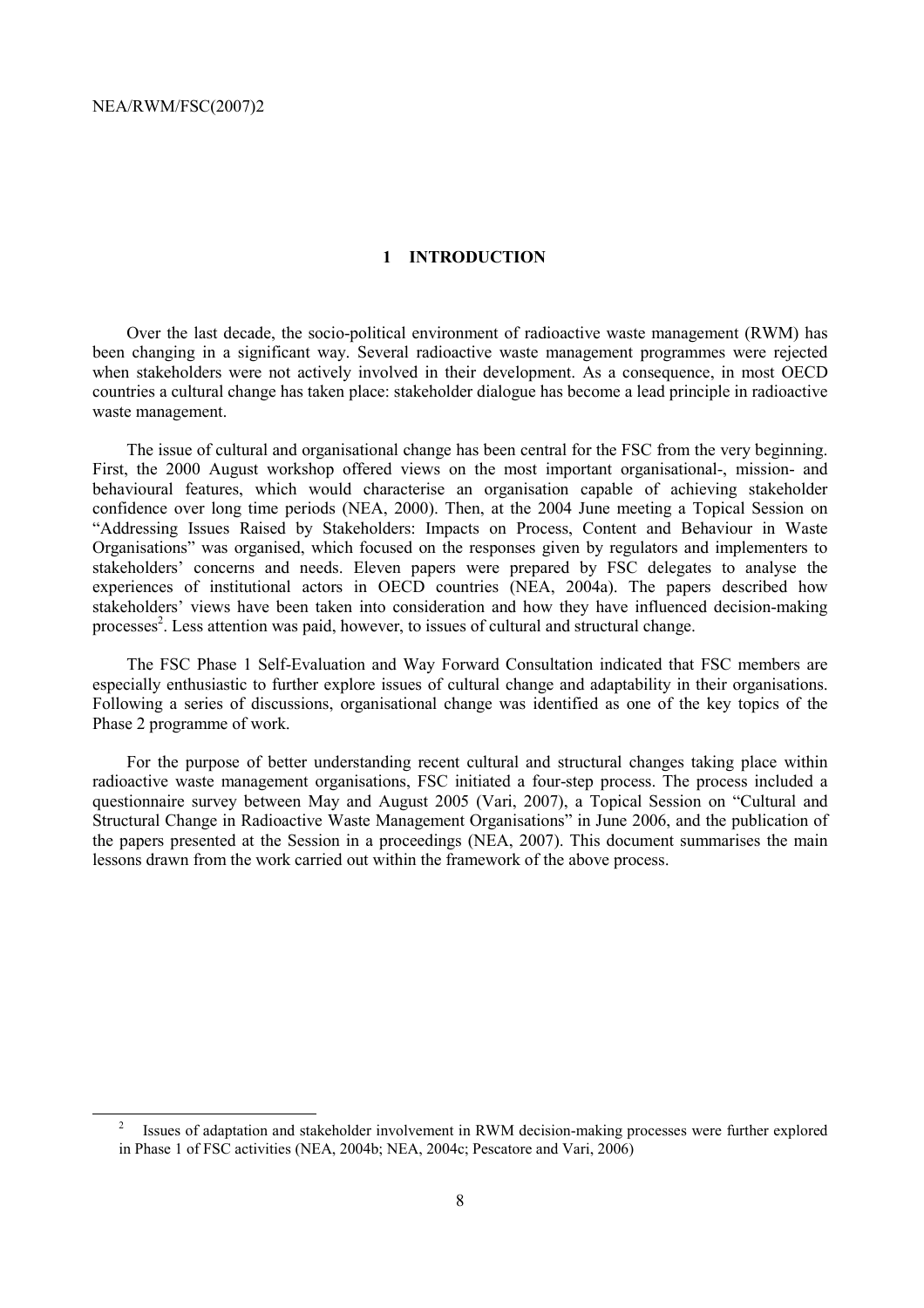# **2 DEFINITION OF CONCEPTS OF ORGANISATION THEORY AND DESIGN3**

### **2.1 Organisational goals, design, and effectiveness**

Organisations are procedures, relationships, and practices created to coordinate human talents and efforts toward common goals. The overall goal of an organisation is called the mission.

Organisational design, including organisational culture and human resources, organisational structure, systems<sup> $\frac{3}{4}$ </sup>, technologies, and output<sup>5</sup> should serve these goals in an external environment. If environmental circumstances change, very often new goals need to be selected and the organisation needs to be redesigned to achieve these goals.

Organisational effectiveness is the degree to which an organisation realises its goals. Due to the multiplicity of goals, effectiveness is a broad concept<sup>6</sup>. There have been several attempts to create frameworks that integrate a variety of organisational goals and indicators of effectiveness. For example, the stakeholder approach focuses on the goals of various organisational stakeholders, including owners, customers, community, government, employees, suppliers, creditors, etc. (Tusi, 1990). The strength of this approach is that it acknowledges that the well-being of all stakeholders should be taken into consideration. The stakeholder approach also integrates effectiveness criteria related to organisational inputs, internal activities, and output.

Another integrative framework, the Competing Values Approach (CVA) reflects the recognition that various effectiveness criteria are inherently competing (Quinn and Rohrbaugh, 1983; Quinn at al., 1990). This approach defines two key dimensions of effectiveness criteria that represent management values in organisations. The first dimension is related to organisational focus, the second one to organisational structure. Internal focus represents a management concern for the well-being and efficiency of the employees, whereas external focus reflects a concern for the well-being and efficiency of the organisation as a whole. The second dimension is organisational structure; it shows if stability and top-down control or flexibility and adaptation are the dominant values.

The value dimensions of focus and structure are illustrated in Figure 1 (next page). The combination of the two dimensions provides four models of organisational effectiveness, where each model reflects a different management perspective with regard to the basic values.

The rational goal model reflects the combination of external focus and structural control. The primary goals are organisational productivity, efficiency, and - in the case of private organisations, - profit. Goals are achieved in a controlled way, through goal clarification, analysis and planning.

 3 Based on Daft (1992), Northcraft and Neale (1990), and Narayanan and Nath (1993)

<sup>4</sup> Examples for systems include strategies, policies, control systems, information management, etc.

<sup>5</sup> In general, organisational outputs include products and services.

<sup>6</sup> Organisational *efficiency* is a more limited concept: it is defined as the amount of resources used to produce a unit of output.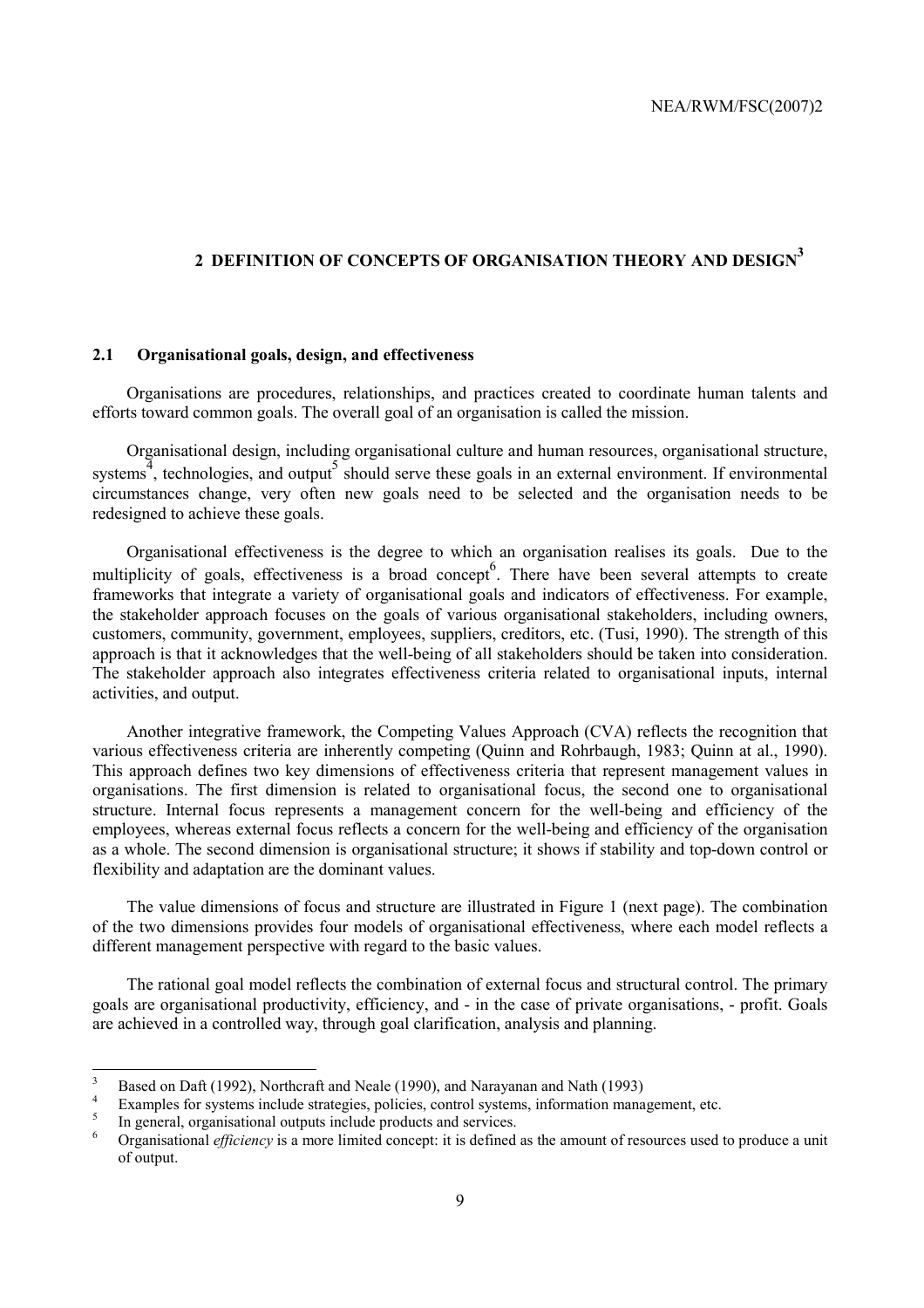The internal process model reflects the values of internal focus and structural control. The primary goal is a stable organisation that operates in a consistent, well-documented, and predictable way. Key activities include documentation and information management.

The human relations model reflects the combination of an internal focus and a flexible structure. The main goal is the development of human resources. Management works toward commitment, cohesion and morale, which are achieved through participation, conflict management and consensus building.

The open systems model reflects the values of an external focus and a flexible structure. The primary goals are resource acquisition and growth, which are achieved through a good relationship with the environment. Political adaptation, creative problem solving, and innovation management are the key activities in this model.



*Figure 1* 

#### **The Competing Values framework: Management models and effectiveness criteria**

Based on: Quinn at al., 1990

The strength of CVA is that while integrating diverse concepts of effectiveness, it also shows that competing values need to be met simultaneously and managers have to decide how to prioritise these values. In addition, CVA is sufficiently general to incorporate the well-being of various stakeholder groups. For example, the satisfaction of internal stakeholders (employees) is related to the human relations model, while the satisfaction of external stakeholders (e.g., the community, government) can be captured by the open systems model.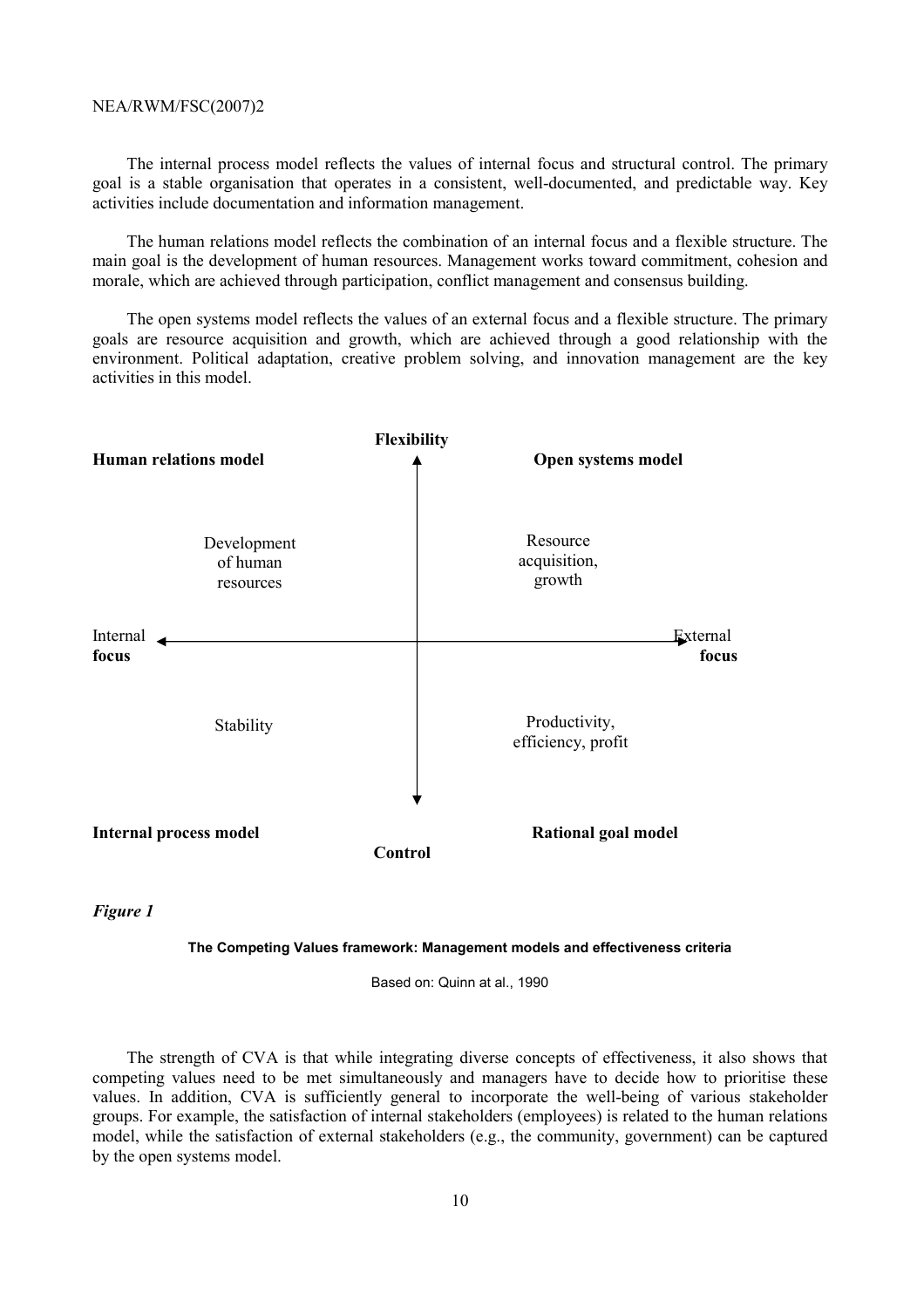There are two key factors that determine which effectiveness criteria receive priority in a given organisation: environmental conditions and the influence of the management. The complexity and dynamics of the external environment have major implications for organisational values. For example, organisations working in a complex and rapidly changing environment must put a higher emphasis on adaptability than those working in a simple and stable environment. On the other hand, goals represent value judgements by managers; therefore, top level managers have major influence over the weights assigned to competing effectiveness criteria. The dominant values may change over time as organisations experience new environmental demands or new top management.

### **2.2 Organisational culture and human resources**

Organisational culture is the set of values, beliefs, and patterns of thinking that is shared by the members of an organisation. The purpose of organisational culture is to provide members with a sense of organisational identity and to generate a commitment to organisational values, beliefs, and perspectives.

Culture manifests itself at two levels: at the surface there are observable symbols, language, rites, ceremonies, stories, physical settings, behaviours, etc. More important are, however, deeper values, assumptions, and ways of thinking, which they represent.

Organisational culture should reflect management goals and values. Denison (1990) conducted a study of culture and effectiveness and defined four categories of culture, which correspond to the four models of organisational effectiveness.

The mission culture emphasises a shared vision of organisational purpose and a desired future state. Employees are provided with a clear direction about their roles and responsibilities. This culture fits the values incorporated in the rational goal model, and works well in an organisation that places high emphasis on serving an external environment that is fairly stable.

The consistency culture supports consistency, cooperation, reliability, and well-established practices. This culture fits the internal process model of organisational effectiveness and it is efficient in an organisation that has an internal focus in a stable environment.

The involvement culture focuses on the needs of the employees. Their involvement and participation create a sense of responsibility and ownership, and a high degree of commitment to the organisation. This culture fits the human relations model and works well in an organisation that has an internal focus in a changing environment.

The adaptability culture supports the capacity of the organisation to detect, interpret, and translate signals from the environment into new responses, e.g., to restructure or to adopt a new set of behaviours and processes for a new task. This culture fits the open system model and it is efficient in an organisation that has an external focus in a dynamic environment.

As we have noted in connection with organisational models, the values that the various cultures represent are not mutually exclusive, but may be present simultaneously. However, their weights may largely vary among organisations.

To develop a certain organisational culture, the values, attitudes and skills of individual employees need to be shaped. Selection and reward systems can be designed to attract, develop, and maintain an adequate force of employees. Training and organisational development tools can be applied to developing skills and attitudes. Other formal systems for shaping employee values, attitudes and behaviour include policies, rules, guidelines, code of ethics, etc.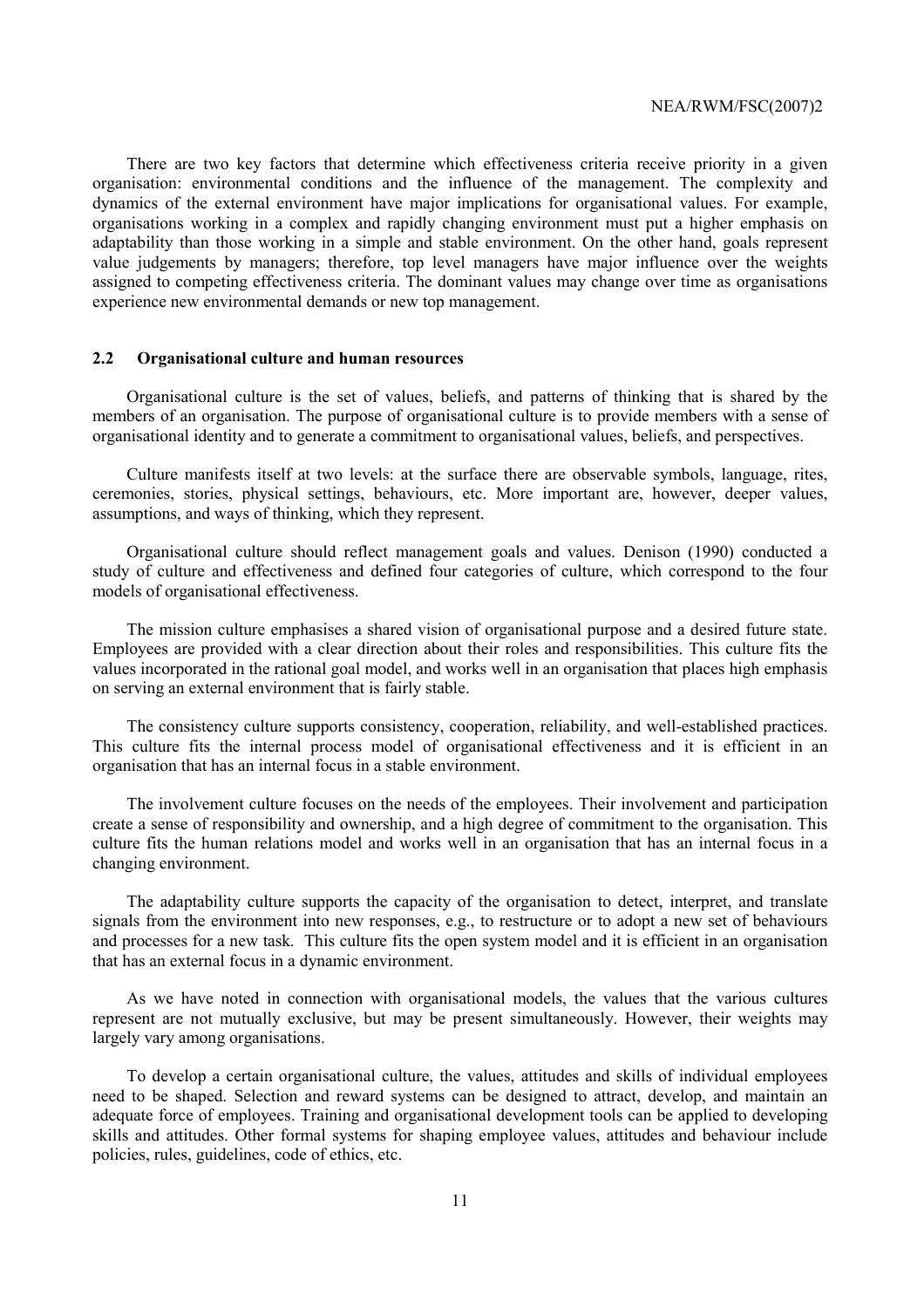### **2.3 Organisational structure**

Organisational structure is reflected in the organisational chart. It has four major components: (i) allocation of tasks and responsibilities, (ii) formal reporting relationships, (iii) grouping together of individuals into departments and the grouping of departments into the total organisation, and (iv) mechanisms that ensure communication, coordination and integration of effort across departments.

There are various forms of departmental grouping. Employees can be grouped by their knowledge and skills (e.g., teachers at a university) or functions (e.g., R&D, production, marketing, finance), by the type of outputs they produce (e.g., individual services, major projects, programs, products or product groups), by the type of client they serve (e.g., government, industry), by geographic region, or a combination of the above (hybrid and matrix structures<sup>7</sup>). In general, the knowledge and skill and functional groupings work well in low uncertainty, stable environments. On the other hand, the output-, client-, and geographic oriented groupings allow quick responses to changes in the output, in the client base, or in the targeted geographic region<sup>8</sup>.

There are two basic types of communication and coordination systems. Vertical linkages are used to coordinate activities between the top and bottom of the organisation. Horizontal linkages refer to the amount of communication and coordination horizontally across departments. Project teams, which break down barriers across functional departments, tend to be the strongest horizontal linkage mechanisms. Similarly, both task forces formed to accomplish temporary projects and managers appointed as coordinators also serve horizontal linkage functions.

### **2.4 Organisational change**

If environments change considerably, organisations may also need to change to adapt to the new circumstances. At the strategic level, organisational goals, effectiveness criteria, and values are to be changed. These provide an overall context for changes in organisational structure and systems, organisational culture and human resources, technologies, and output.

The implementation of change can be difficult since in many cases the resistance of managers has to be overcome. Typical sources for resistance include an excessive focus on costs, failure to perceive benefits, and risk avoidance, among others.

 $\overline{a}$ 

<sup>7</sup> Matrix structures have two hierarchies simultaneously. 8

An advantage of these latter forms is that they encourage departmental loyalty by focusing employees' attention on the attainment of a common goal (such as the success of a particular project, satisfying a particular customer, or serving a geographic region). The disadvantage of these structures is redundancy, since an organisation with an output-, client- or geographic orientation must assign people in all functional areas to each output, client, or geographic area.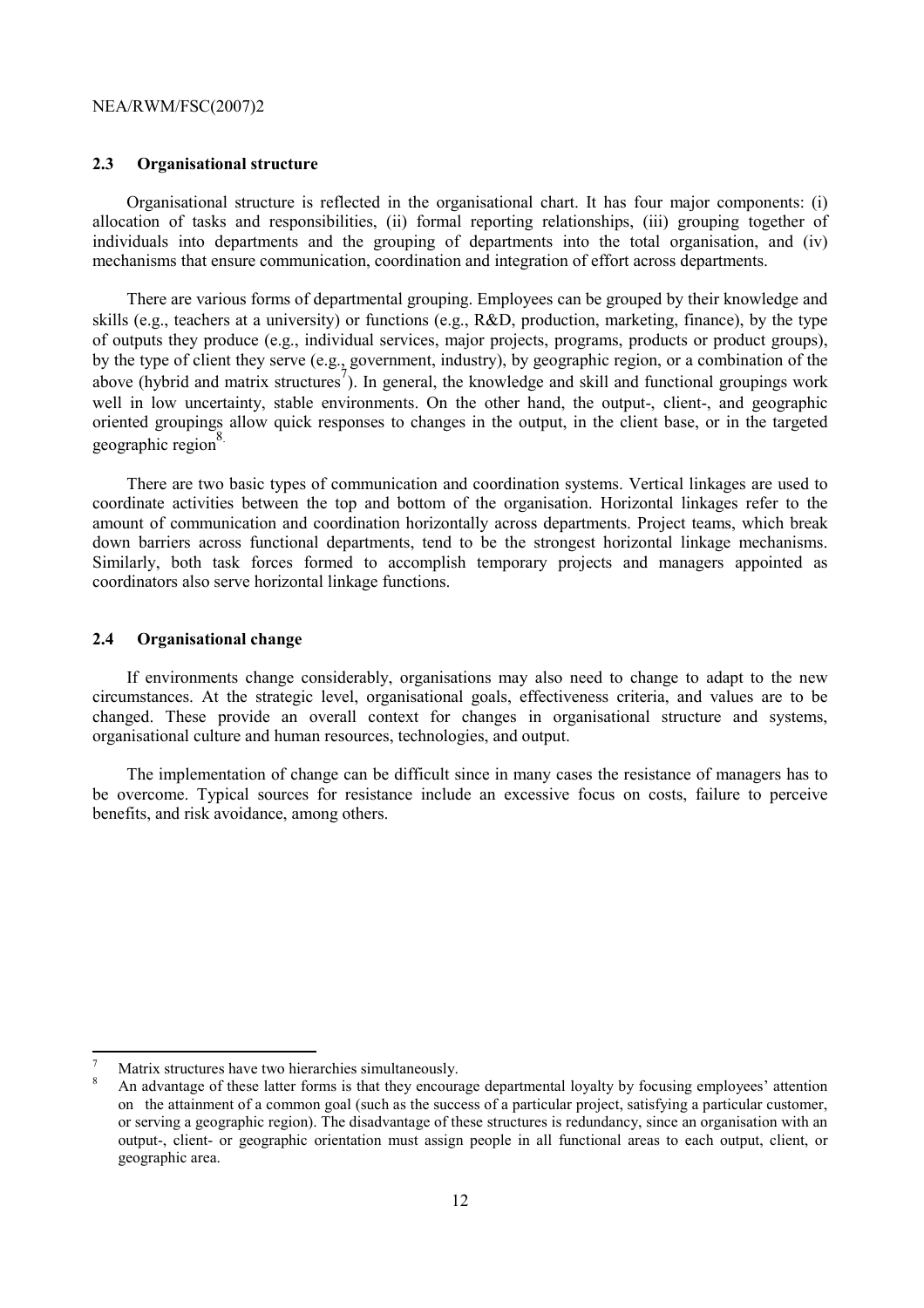### **3 THE FSC SURVEY**

Based on the above theoretical framework a questionnaire was developed to solicit views on various elements of organisational change (see attachment). Responses were received from 17 organisations in 11 countries, including Belgium, Canada, the Czech Republic, Finland, France, Japan, Spain, Sweden, Switzerland, the United Kingdom and the United States. Queried organisations included 10 implementers (ONDRAF/NIRAS, NWMO, RAWRA, Posiva, Andra, NUMO, Enresa, SKB, Nagra, and Nirex), five regulators (Canadian Nuclear Safety Commission (CNSC), Swedish Radiation Protection Authority (SSI), Swiss Federal Nuclear Safety Inspectorate (HSK), the United Kingdom Environment Agency, and the United States Nuclear Regulatory Commission (NRC)), and two policy makers (Swiss Federal Office of Energy (SFOE) and Natural Resources Canada (NRCan)).

The size of queried organisations greatly varied. In the case of implementers it ranged from 14 to 350 full-time employees; in case of regulators and policy makers the number of employees working in the field of radioactive waste management varied between 3 and 100. In the survey, each organisation was represented by a single respondent, thus the sample is not representative of the radioactive waste management community. Therefore, in the following emphasis is put on a qualitative rather than a quantitative analysis of the responses, i.e., prototypical processes and phenomena are introduced and illustrated through case examples. In addition to questionnaire responses, the paper also builds on three case studies prepared for the Topical Session of June 2004 (De Preter, 2004; Atherton, 2004; Kotra, 2004), as well as other documents received from survey respondents.

#### **3.1 Triggers of change**

The responses reflect that it was primarily the difficulties and failures in facility siting processes due to the lack of local acceptance, which directly or indirectly triggered organisational change. Other important triggers have been: the local need for regulators to be available as expert authorities; new laws, mandates and duties; or external (e.g., shareholders, government, public) expectations for increased transparency, openness, efficiency, and/or consistency. In the case of one organisation, changes were triggered by the fact that the radioactive waste management programme entered the stage of site investigations and construction of an URL.

#### **3.2 Main agents of change**

In most cases changes were initiated by top managers (e.g., the president, vice-president, directors, chief executives) and implemented by middle-level management teams. An example response for this topdown model is:

If it is difficult to identify whom, but our president  $\ldots$  and all the staff. The most important person to change an organization's behaviour is the president (top-down management).<sup>14</sup>

In a number of organisations the necessity of change was first perceived by the staff and/or some middle managers, who convinced the senior management of this necessity. This bottom-up model approach is exemplified by the following quotations:

"... staff analyzed the conclusions and recommendations resulting from a 10-year review by an independent federal environmental review panel  $\ldots$  and proposed new policies to the Government  $\ldots$ Senior management ... supported the proposal and the Minister ... brought forward the proposed new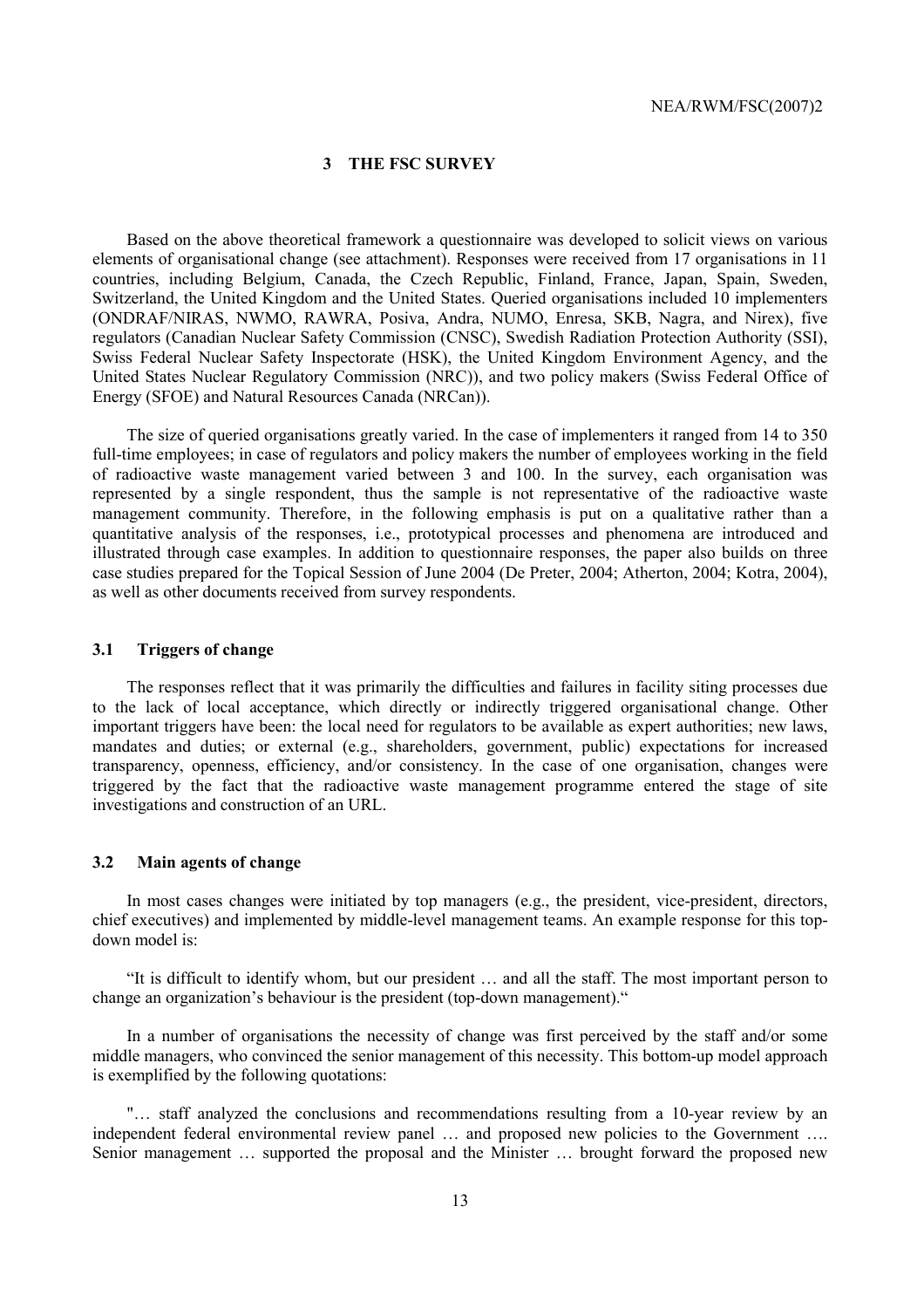legislation for Government ... That leadership was instrumental in bringing changes and in moving effectively on this issue."

ìThe cultural change has been promoted from people working in the field, not from top management.î

In one case both technical staff dealing with stakeholders and top managers recognised the need for change around the same time. Finally, the surveyed organisations also offer examples for a fourth model, according to which changes are initiated by actors outside the organisation (e.g., shareholders). It is noteworthy, that in some cases outside agents also played important roles in changes that can be characterised by the top-down or bottom-up models. For example, in ONDRAF/NIRAS the need for change was first recognised by top management and the communication department, but change took place through the consultancy and help of university teams.

#### **3.3 Resistance to change**

The majority of respondents reported that resistance had to be overcome in order to implement changes. The origin of resistance, varied with the nature of the organisation.

In the case of implementers, resistance to change could be observed mostly on the part of employees. This was related in part to the new professional requirements they had to meet in the wake of the changes. At the same time, considerable resistance to changes in attitude was also noticeable. For example:

ì(resistance was experienced among) mostly pure technicians, i.e., people living in a technical world where the idea is vivid that the technicians should find a technical solution for a technical problem, who see the issue of radioactive waste management as a purely technical problem."

ì(There was) internal resistance and scepticism on the part of employees who primarily considered the issue as purely scientific/technical. Resistance to acknowledging the socio-political aspects as equally legitimate and adequate as the traditional Research and Development  $(R&D)$  issues.<sup>7</sup>

In the case of regulators and policy makers, resistance was shown partly by their own staff and partly by other units, e.g., "other parts of the authority, where there is not the same need for external collaboration, or focus on environmental protection." One respondent reported the resistance of attorneys, who feared that openness might weaken the organisation's future legal positions in licensing and litigation processes.

The answers show the need for sufficient resources for implementing the changes and the communication it requires; on the other hand, frequent changes may lead to "change fatigue":

ìStaff had difficulty in balancing the conduct of day-to-day regulatory activities with the effort necessary to support the change program. A lack of resources exclusively dedicated to implementing the changes resulted in difficulty to create the momentum necessary to minimise some of the resistance. There was insufficient line communication on the end state (vision), what it means in very concrete terms and the plan to get there. Also, there was "change fatigue" – the organisation has undergone a number of changes in the last few years."

#### **3.4 Ways of overcoming resistance**

To the question of how resistance was overcome, most respondents gave the answer that involving staff was of key importance in developing organisational visions and values: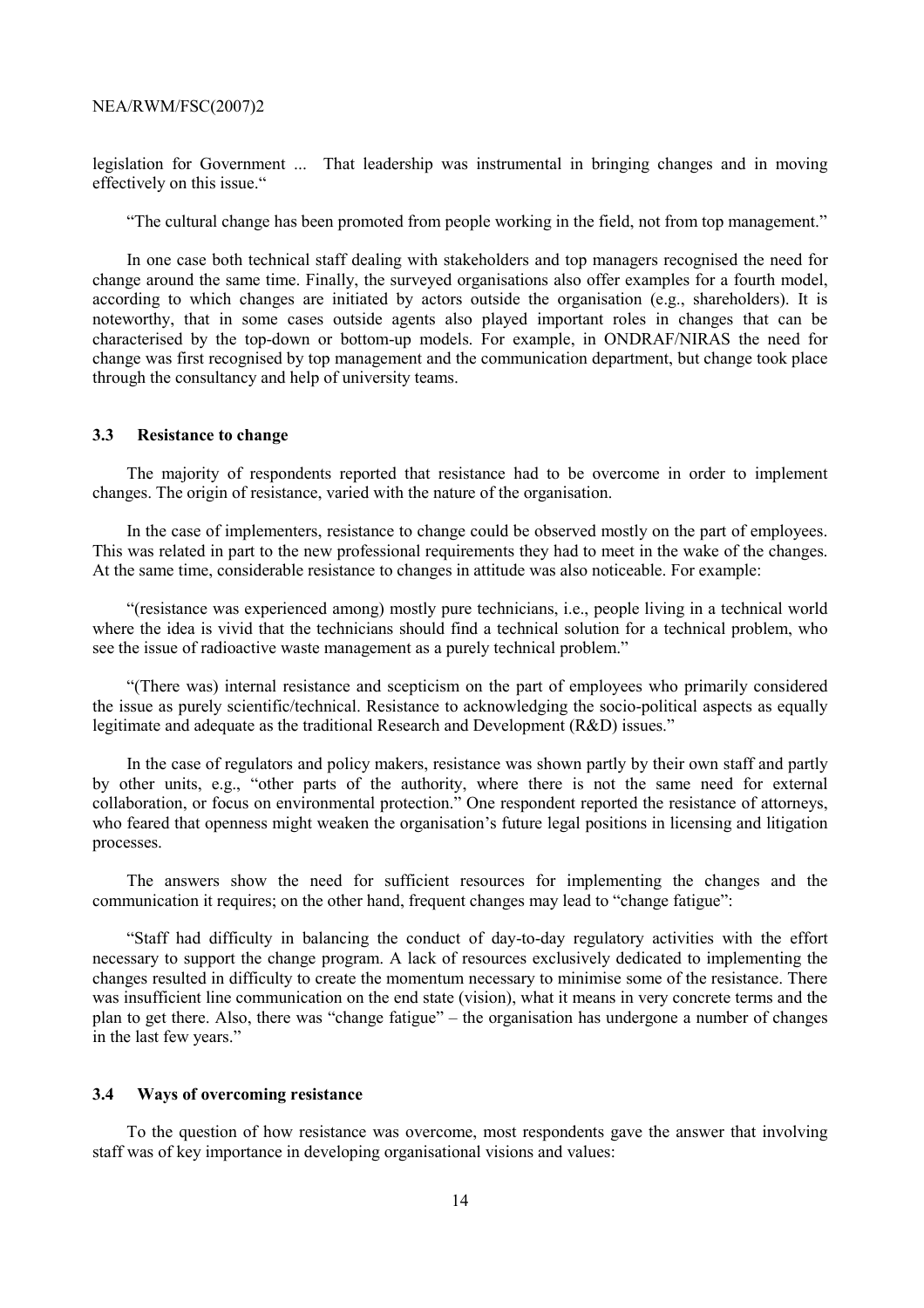ìTo overcome resistance from Ö staff, workshops and meetings were arranged to help them to identify for themselves what sort of organisation they wanted ... to be and how they wanted the organisation to develop. These discussions were used to develop a set of visions and values for the organisation."

Some regulators reported that internal communication, consultation, training, and a need for change in other parts of the organisation, as well as resources earmarked for the management of change proved to be instrumental in overcoming resistance:

ìSustained repetition of strategic objectives supportive of public outreach, as well as the availability and popularity of practical public meeting and risk communication training have contributed to the ongoing cultural change."

ìTime, better internal communication, and new needs for a more open and transparent approach in other parts of the organisation (for example concerning EMF/new mobile phone technology)î.

"Overcoming "resistance" is an ongoing challenge and the goal is to have a critical mass within the organisation which supports the change effort. Some of the measures put in place include: increased "line" communication" with a consultative approach with all staff; dedicated full time resources to manage various components of the program, clarifying the vision and the associated plan to achieve that vision. Also, resistance is being overcome as staff gain experience with, and appreciate the need for better, more consistent approaches to planning and to regulatory oversight.<sup>"</sup>

### **3.5 Changes in organisational goals and mission**

Most respondents reported substantive changes in organisational aims and values. In a few cases legislative changes affected even the status and/or fundamental roles of organisations:

In Canada, the Nuclear Fuel Waste Bureau was established within the Uranium and Radioactive Waste Division (URWD) to administer the Nuclear Fuel Waste Act of 2002. Accordingly, a new mission of UWRD is to oversee that the nuclear industry fulfils its responsibilities under the Act. The Nuclear Fuel Waste Act also prescribed that the nuclear industry establish NWMO to conduct a study of long-term management approaches for used nuclear fuel, to propose to the government a recommended approach, and to implement the approach chosen by the government.

In France, in accordance with the Law of 30 December 1991 Andra became organisationally independent of the policy-making organisations responsible for resolving radioactive waste management, and was put under the authority of three ministries (Environment, Industry and Research). According to this law, Andraís mission, in addition to operating the existing facilities, includes undertaking research and informing the general public.

In Spain, following the enactment of the Royal Decree Law of 11th March 2005, a change of the status of Enresa was announced by the Government. The legal process to convert Enresa into a public entity is now under way.

There are several organisations whose representatives report that their mission or main objectives have changed from purely technical (safety) goals to technical and societal (e.g., acceptance, confidence) goals. Others transformed their mission and main objectives according to societal expectations; Nirex is an example for this type of change (see Box 1).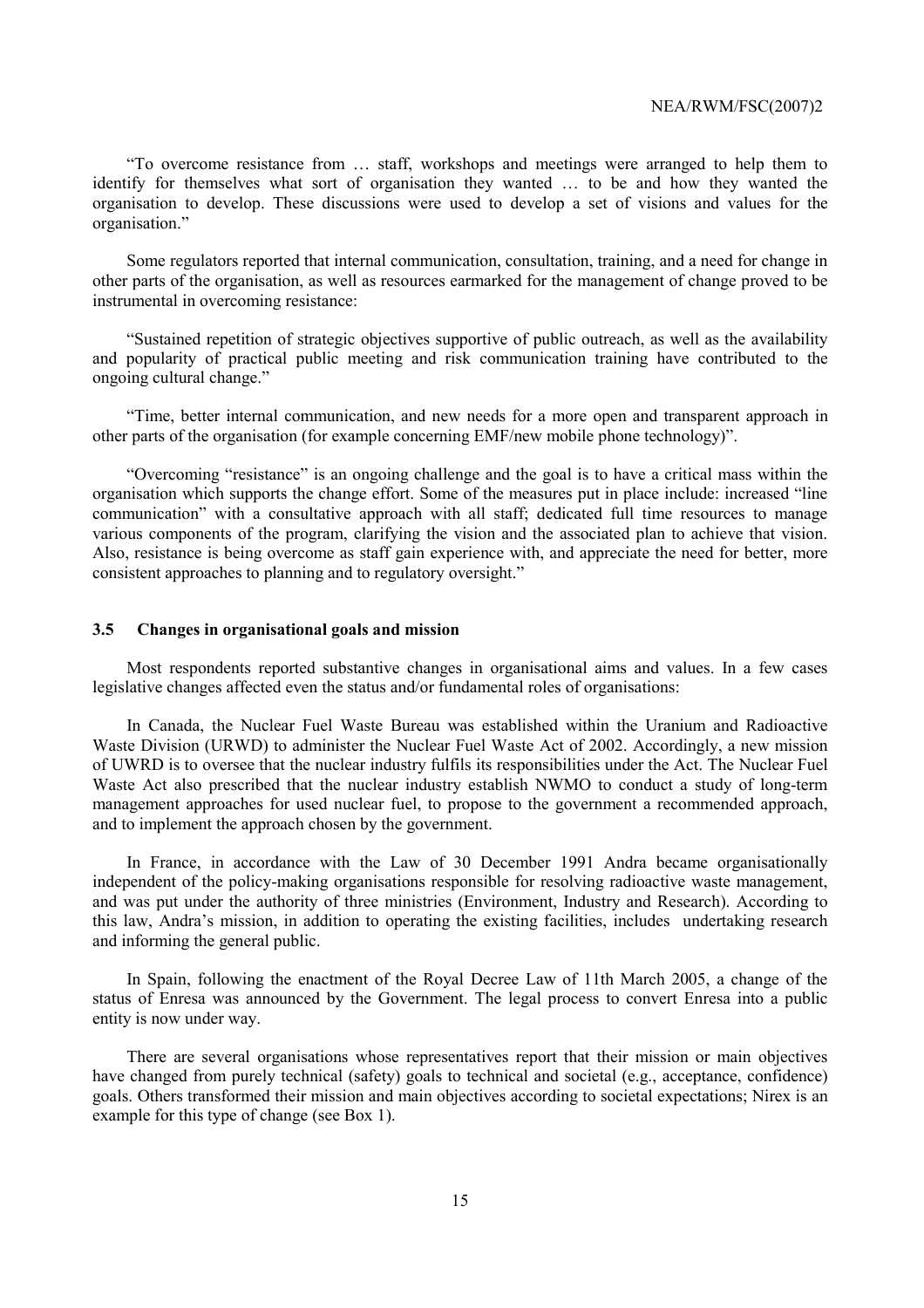#### **Box 1: Nirex**

Changes in Nirexís approaches started after the organisation had lost the public inquiry related to the rock characterisation facility in Sellafield. In order to understand stakeholder concerns and issues, Nirex has conducted a comprehensive dialogue with key players including the general public. As part of this dialogue, Nirex carried out several empirical studies aimed at learning about stakeholder views concerning Nirex's goals, structure, policies, and effectiveness:

"Nirex commissioned Environmental Resources Management (ERM) to conduct a series of face to face interviews with representatives from different stakeholder groups. The aim of the interviews was to provide a snapshot of stakeholder views on Nirex's Mission Statement and Objectives... policies on Transparency, Corporate Responsibility.. and the Environment .. and investigate how people felt Nirex was performing against its policies and statements. The work first showed that:

A large majority of interviewees stated that Nirexís current ownership damages Nirexís credibility with many stakeholders and limits its ability to carry out its mission...

Many felt that a new independent organisation needs to be formed which retains Nirexís expertise but is set up in a different way.

Nearly all interviewees felt that Nirex's mission was too constrained and should refer to radioactive waste management options rather than just disposal options.

Almost all of those interviewed stated that the Mission should also be extended to cover high level radioactive waste and other radioactive materials, such as spent fuel, plutonium etc.

There is strong support for the Transparency Policy, Environmental Policy and Corporate Responsibility Policy.

There is widespread support for Nirexís increased focus on dialogue with stakeholders, and most interviewees commented that Nirex are fairly open and transparent." (Atherton, 2004, pp. 17-18)

Based on stakeholders' views, Nirex has transformed its mission. The old Nirex Mission (1999) was:

ìOur purpose is to provide the United Kingdom with environmentally sound options for the disposal of radioactive waste generated by the Nationís commercial, medical research and defence activities. This will include all intermediate level radioactive waste and some low level waste."

The new Nirex Mission (from 2004) is:

"In support of Government policy, develop and advise on safe, environmentally sound and publicly acceptable options for the long-term management of radioactive materials in the UK."

In addition, Nirex has implemented several changes regarding its goals, structure and policies. Most importantly, in 2005 Nirexís shares transferred to the UK government and the company was made independent of the nuclear industry.

### **3.6 Changes in organisational values**

#### *3.6.1 Overall attitudes*

Analysis of the responses indicates that over the last decade the issue of stakeholder confidence and the related values of openness and flexibility have come to the fore in the great majority of the queried organisations. Two types of approaches may be distinguished in these organisations. One group focuses primarily on providing information to the public in the interest of increasing transparency of, and familiarity with, their activity. Here, the most frequently applied communication tools include the web sites and publications (reports, brochures, etc.) of the respective organisations, exhibits, and face-to-face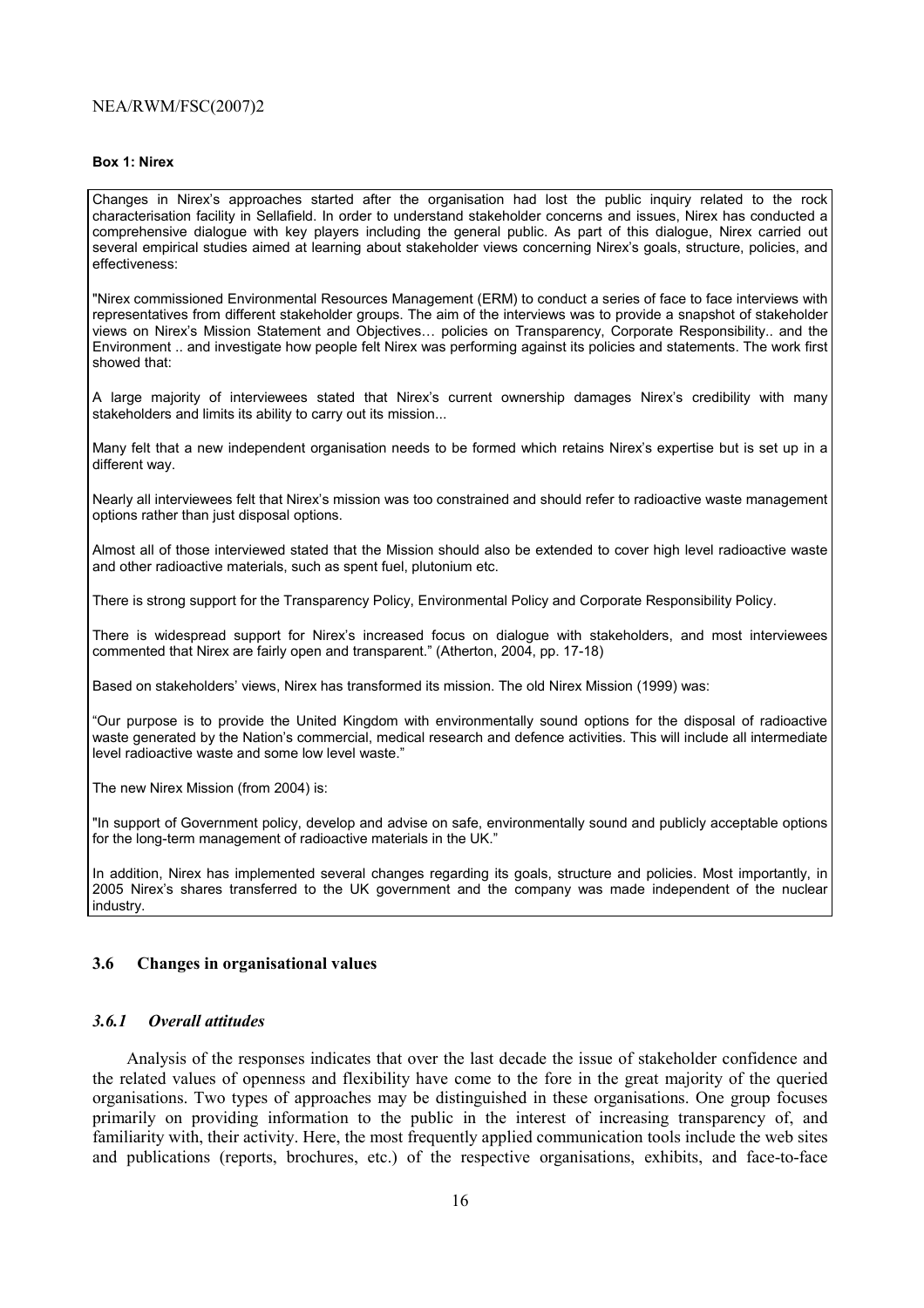interaction with stakeholders (e.g., meetings, presentations, site visits, tours). These organisations also pay special attention to their relations with the media. Andra exemplifies this type of opening up:

ìÖ the information mission íshall meet the information and transparency requirements towards the public with regard to radioactive waste and its management' and shall consist mainly 'in providing clear and verifiable information on radioactive waste'..." (Andra's Ethical Charter for Public Relations).

Besides increased transparency, a second group of organisations also aim at carrying on a dialogue with stakeholders, addressing their needs and concerns and taking them into consideration in decision making. These organisations place great emphasis on public participation, the fairness of decision processes, and social and ethical issues in general. The following quote reflects the shift toward this approach:

"By consulting more with the public, and by acquiring more expertise, there has been somewhat of a shift in two areas: the move from the distinction previously made between actual risks described by experts versus risks perceived by the public; and the move from the goal of social acceptability to the concept of increasing and maintaining public confidence. On the former, the result has been to find ways to address ìperceived risksî with mitigation measures rather than to ignore them or try to educate the public so that it comes around to acknowledging the "actual risks". On the latter, efforts were re-directed to establishing fair decision-making processes and credible institutions rather than trying to "convince" all members of the public."

In a couple of organisations no substantial change has been perceived by the respondents so far, although some changes are expected in the near future. Finally, in one organisation emphasis on stakeholder confidence and openness has recently decreased, while productivity and stability have come to the fore.

### *3.6.2 Pursuing multiple values*

In some organisations increased emphasis on transparency and stakeholder involvement (i.e., a shift towards the open systems model), has been accompanied by an increasing emphasis on commitment, cohesion and morale achieved through involvement of staff and consensus building (i.e., a shift towards the human relations model). These organisations have recognised a synergy between strengthening their internal and external communication.

For instance, SKB based its stakeholder communication strategy on the recognition that the triad of the company's (communication) profile, identity and image are closely linked to each other. It is assumed that in the long run, the image of the company cannot be very different from its identity, and therefore, in order to achieve coherence internal communication needs to be strengthened<sup>9</sup>.

In addition to increased transparency and responsiveness, a number of organisations also put a great emphasis on other values, like competence, scientific rigour, consistency, accountability and efficiency (i.e., values related to the internal process and rational goal models). Most respondents do not see any conflict between these aspirations. One of the respondents, however, expressed his concern about the excessive weight given to political expediency and the expectations of the public, which may undermine the scientific-technical soundness of decisions.

<sup>-&</sup>lt;br>9 See SKB (2005).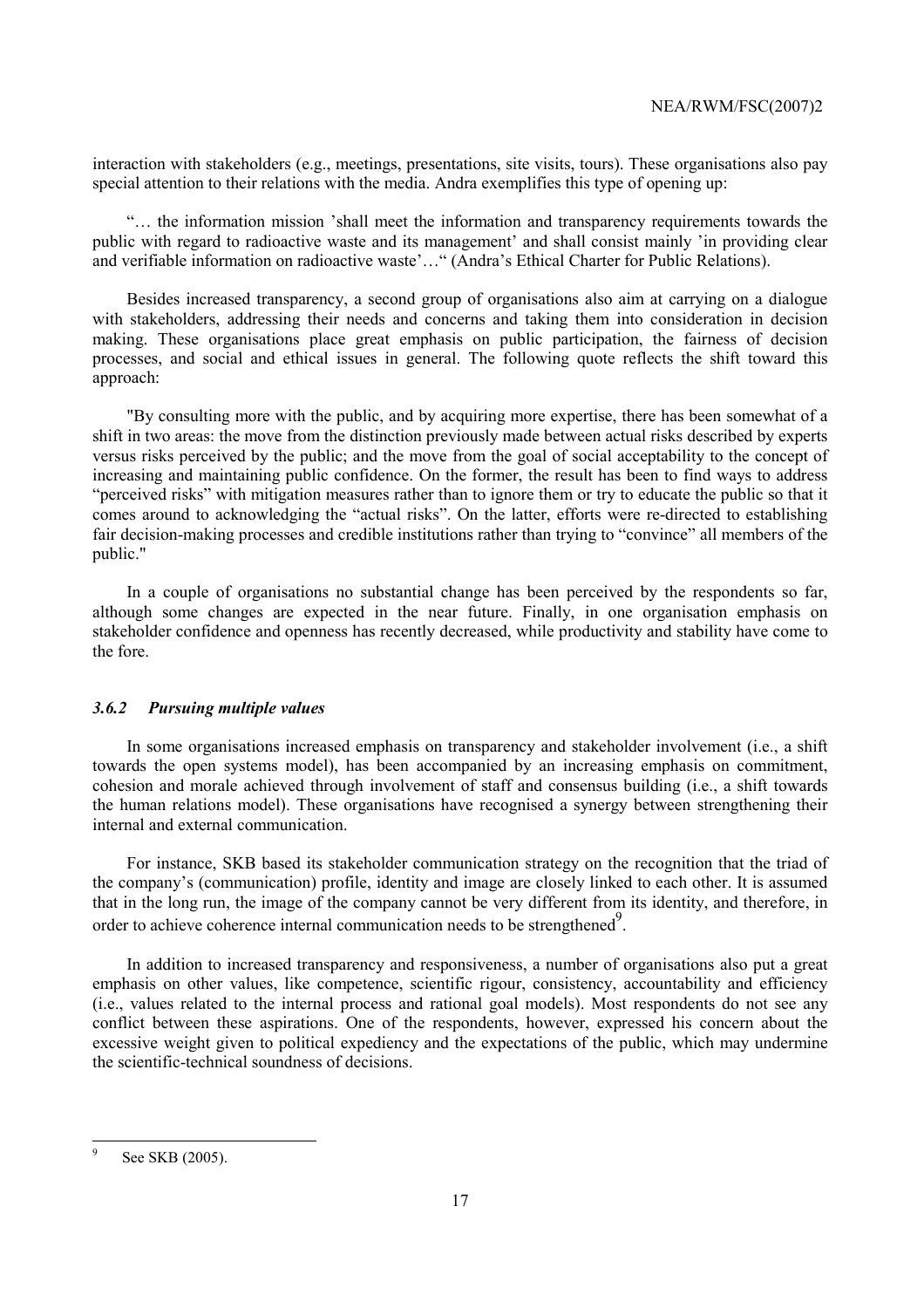A related issue is the balance between openness and security. Responses on this question reflect three different approaches. According to one, almost all issues should be fully open for dialogue. This is the predominant view of the Finnish, Swedish, French and Swiss organisations. Another viewpoint is that this is a legally regulated question and regulations should be followed. This view is held by some organisations of the United Kingdom and Canada. A third view proposes that consultations with experts should be conducted to find a solution in each case. This is the Japanese organisation's position, where special expert committees have been set up for this purpose<sup>10</sup>. A special example for the latter approach is the United States, where information published on NRC's website has been reviewed for security purposes several times since  $9/11$ .

#### *3.6.3 Values, policies and procedures*

Several respondents reported policies and procedures established for implementing goals and values, as well as monitoring practices in their organisations:

In Canada, "Among the policies and procedures established for the Nuclear Waste Management Organisation (NWMO) were a Code of Conduct and a policy on Information Disclosure, which established guidelines for the organization in meeting its objective for transparency in its operations, while safeguarding sensitive information.

"From its inception, the NWMO has committed itself to adhering to the highest ethical standards both in its procedures and activities, and in its assessment of management options. To guide it in this matter, the NWMO created a Roundtable on Ethics in 2003. To assist NWMO in achieving its ethical goals, the Roundtable on Ethics has constructed a framework of questions designed to guide the organization's deliberations and ultimate recommendations. These questions aim to identify basic values, principles, and issues."

"As part of the commitments made in its Transparency Policy, Nirex has established an Independent Transparency Review Panel. The key objectives of the Panel are (i) to review, scrutinise and comment on Nirex's progress in meeting the commitments made in the Company's Transparency Policy; (ii) to review and investigate appeals from stakeholders under the Company's Code of Practice on Access to Information; (iii) to provide independent advice to Nirex on matters related to Transparency."

#### **3.7 Changes in organisational culture**

The respondents were queried about how employees' key values, norms, beliefs and ways of thinking have changed. The great majority of organisations described a move from a predominantly technocratic perspective towards an attitude more sensitive to societal concerns. Such cultural changes are exemplified by the following statements:

"A prevailing former attitude of ... staff members could be summarized as follows: 'We are the experts, let us do our job'. Now the staff members generally agree that their work needs to be explained to and understood by the public. This implies more communication with the public."

ìIn the early stages often the technical view of radioactive waste management dominated. Today, however our work is characterised by a more comprehensive way of thinking and implementing. The attitude that openness, transparency and fairness are intrinsic to every step of the process has consolidated."

 $10<sup>1</sup>$ 10 Fair Information Disclosure Committee and Information Disclosure Review Board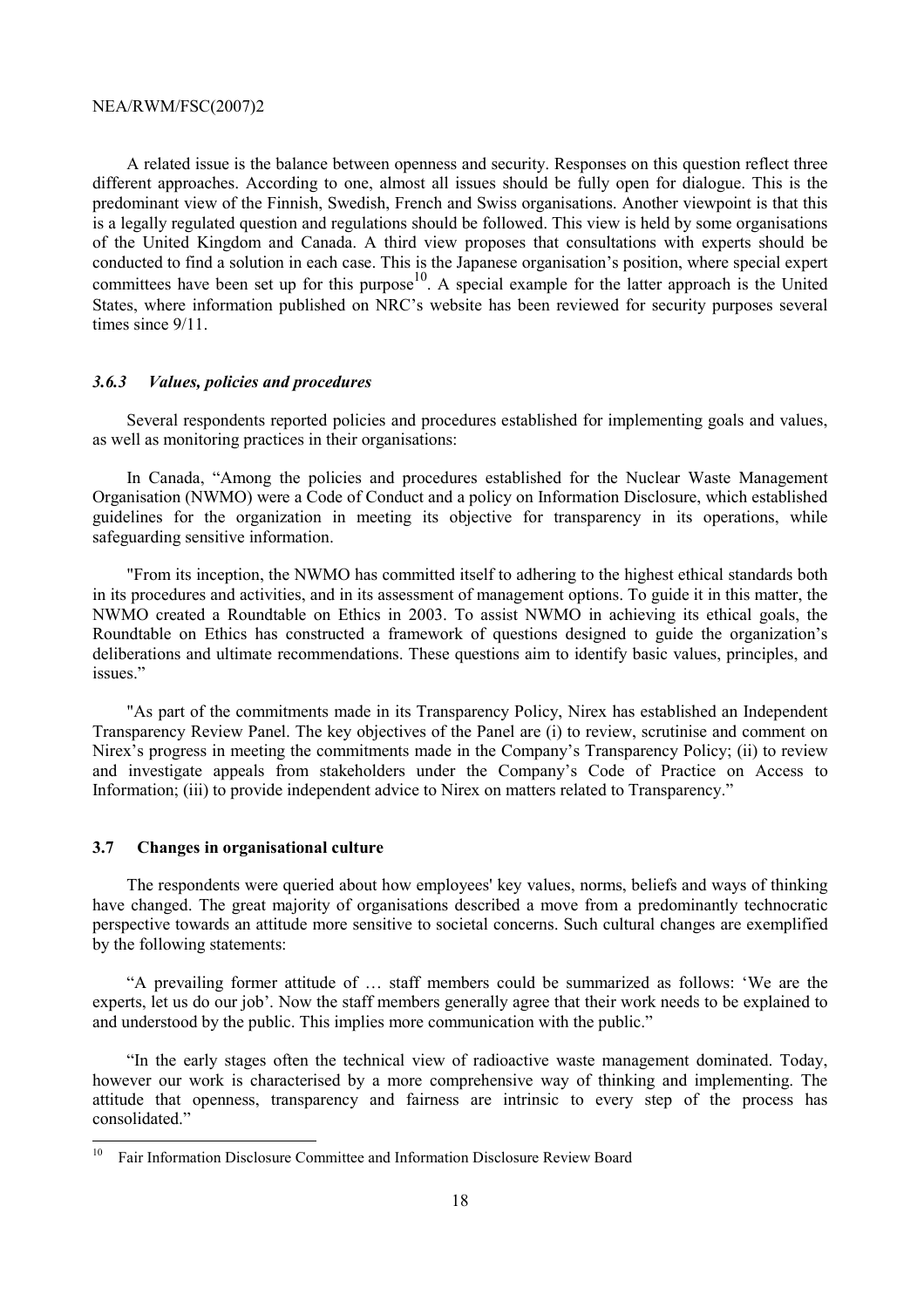ìÖhas changed from being an organisation that works on behalf of the nuclear industry to being one that is working on behalf of society.  $\Box$  Staff are more aware of the social dimension of their work and seek input on those aspects. Staff are evaluated on their performance and the work they complete, as well as how they undertake the work and their behaviour."

In one of the organisations, however, a move in the opposite direction was noted:

ìIt seems, that employees are not as communication oriented as before. This comes from the fact that the focus of work is on construction.. Working safety is one of the values emphasised along the construction."

Tools facilitating cultural changes included:

- involving employees in field work (e.g., in public consultations),
- organising training courses for staff and management (particularly in communication and media relations), and
- developing codes of ethics, handbooks, guidelines, charters and reward policies.

A combination of several tools is illustrated by the following example:

 $\lq$ In November 2002, a new Awards and Recognition Policy was put in place  $\ldots$  with tools to acknowledge the work of staff in a tangible and public fashion... To implement the Values and Ethics Strategy  $\ldots$ , leaders and staff have been provided with training and practical tools, case studies and advisory services to guide their ethical decision-making."

Turning to the question 'what qualities does your organisation look for in its staff?', most respondents emphasised the following qualities: scientific/technical competence, competence in communication, intercultural competence, skills in presentation techniques, awareness of stakeholder involvement, openness and open-mindedness, broad interest, aptitude for thoughtful critical analysis, competence in project-oriented work, flexibility, and ability to co-operate. In addition to educating technical staff, several organisations have also hired new staff members specialised in communication and/or social sciences.

### **3.8 Changes in organisational structure**

Changes in organisational structure have taken place in most organisations, as a result of changes in their status, role, mandate and duties over the last decade. Several organisations reported significant recent structural changes regarding the communication function. In other organisations the main objective has been the development of new resources for stakeholder dialogue. In some of these organisations another important goal of restructuring has been the strengthening of intra-organisational (primarily horizontal) linkages to promote cooperation and consistency.

ìNirex has established four working groups on International Relations, Internal Communications, Corporate Materials, and Nirex Literature. They report to the Communication Strategy Group, which coordinates all communication efforts."

ìThe UK Environment Agency has recently formed four groups on Stakeholder Relations, Customer and Community Relations, Government Relations, and EU and International Relations to promote transparency and stakeholder involvement. A Process Group has also been set up to help ensure consistency across technical units and area offices."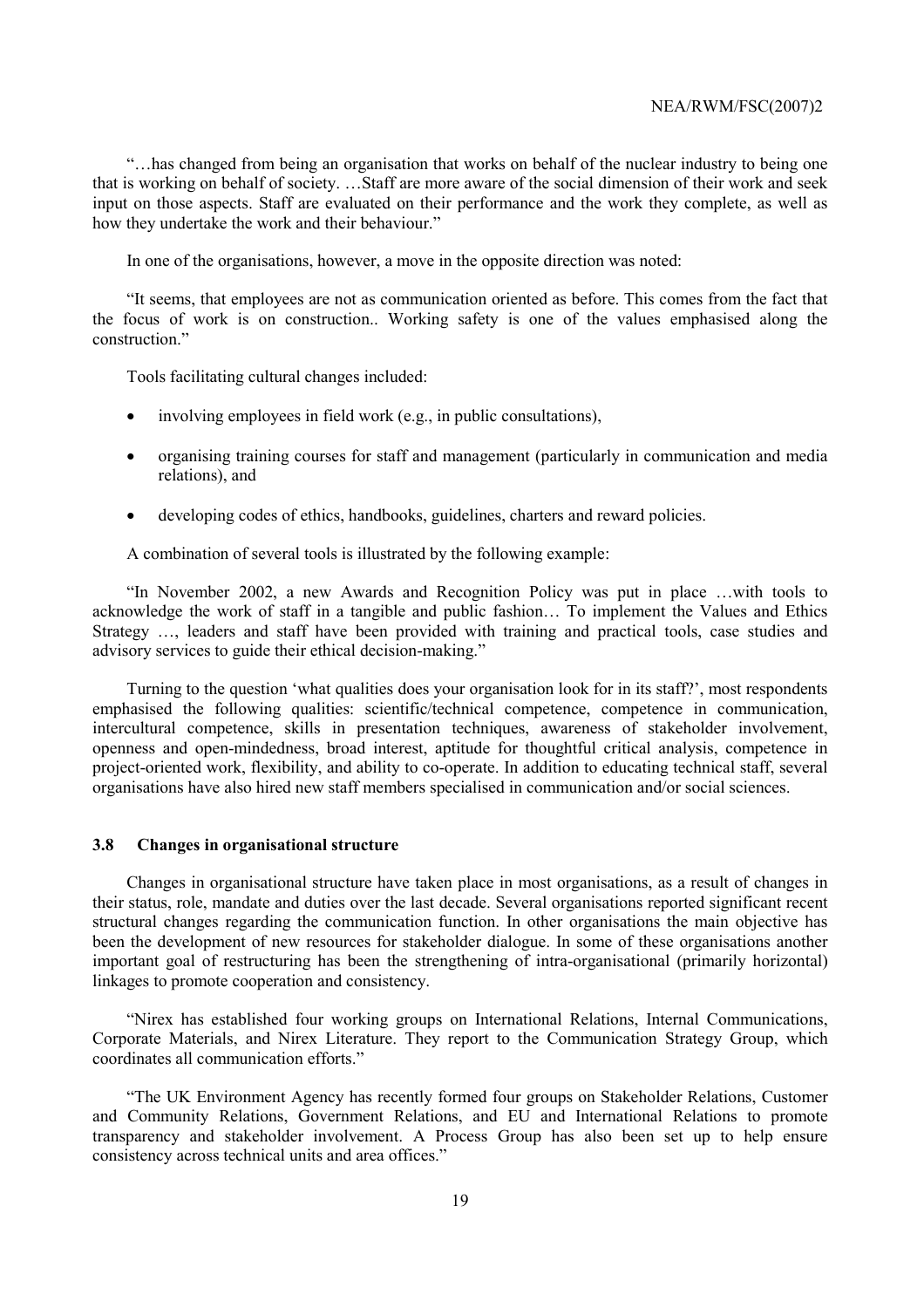"In SKB a new team is focusing on political contacts and a new resource is working on internal communication. In addition, a new coordinator is working with strategic aspects of communication and long-term planning."

**IIIN CNSC the Outreach Working Group and the Internal Communications and Consultation Working** Group have been established. Also, the Corporate Committee on Communications has been formed recently."

A further example for organisational restructuring in response to a changing environment is the recent development of ONDRAF/NIRAS (see Box 2).

#### **Box 2: ONDRAF/NIRAS**

An example for organisational restructuring in response to a changing environment is the recent development of ONDRAF/NIRAS. De Preter (2004, p.103) describes this restructuring as follows:

"At the beginning of the nineties the waste management issue in general was still seen as a mainly technical and scientific issue. The long-term waste management issue (disposal) was considered to be a challenge for (hydro)geologists, engineers, modellers and assessors. There was a general conviction that the necessary Research, Development and Demonstration work would automatically lead to all the answers and arguments needed to convince all stakeholders. Also, the idea lived that by striving to the best technical solution and by trying to find the perfect site, people would be convinced and accept the solution presented to them. ... At that time disposal and communication teams of ONDRAF/NIRAS were separate entities without any integration; interactions were only on the level of checking communication messages to be sent to the outside world..."

After the failure of this top-down approach aimed at finding a technically optimal RWM method and site, a fundamentally different approach, based on co-management and co-decision with the local communities during the project development was proposed. To implement this approach, ONDRAF/NIRAS created three partnerships with nuclear communities. In order to meet the requirements for this collaboration, significant organisational changes have taken place in ONDRAF/NIRAS (De Preter, 2004, p.105-106):

"The partnerships have asked (and are asking) for a large amount of additional information. It is essential for the trust that people can have in ONDRAF/NIRAS to react promptly to all these questions. Defined actions have to be executed on short timescales. For this an integrated, flexible and matured organisation that can respond quickly but with high quality is crucial. Heavy hierarchical structures and cumbersome organisations will experience difficulties in achieving this responsiveness and alertness.

The information streams through the managing team are important and have to be organised and streamlined to a certain level. A lot of feed-back from meetings and discussions, fast or last minute reviews and checks are needed and have to be integrated into team organisation. Everybody must be well-informed about everything in order to have an overview of the situation. This means that a lot of short and well-focussed coordination meetings are required, at least in an early phase of the project. Every team member is an antenna to pick up signals and send them to the rest of the team."

"There is no clear-cut separation within the waste management organisation of technical and communication functions. Communication in and to a partnership is not the monopoly of a communication team. The technical people also have to acquire the skills of dialogue and communication (listening capacity, openness to other opinions and to feelings expressed, receptiveness, capacity to give clear and honest answers ...). This requires training, exercise, practice and experience to be built up. The organisation has to foster this dialogue experience of the staff. The integration in one managing team of all the disciplines, technical and non-technical, remains a prerequisite".

De Preter (2004, p.106), however, emphasises that a balance between various effectiveness criteria, i.e., consistency, commitment, and flexibility has to be maintained:

"For an organisation that evolves from a closed, defensive approach towards an approach of collaboration with other stakeholders it is necessary to avoid chaos within the team by a strict organisation with clear and well-defined responsibilities and a strong, always-present coordination team. This strict organisation must, however, not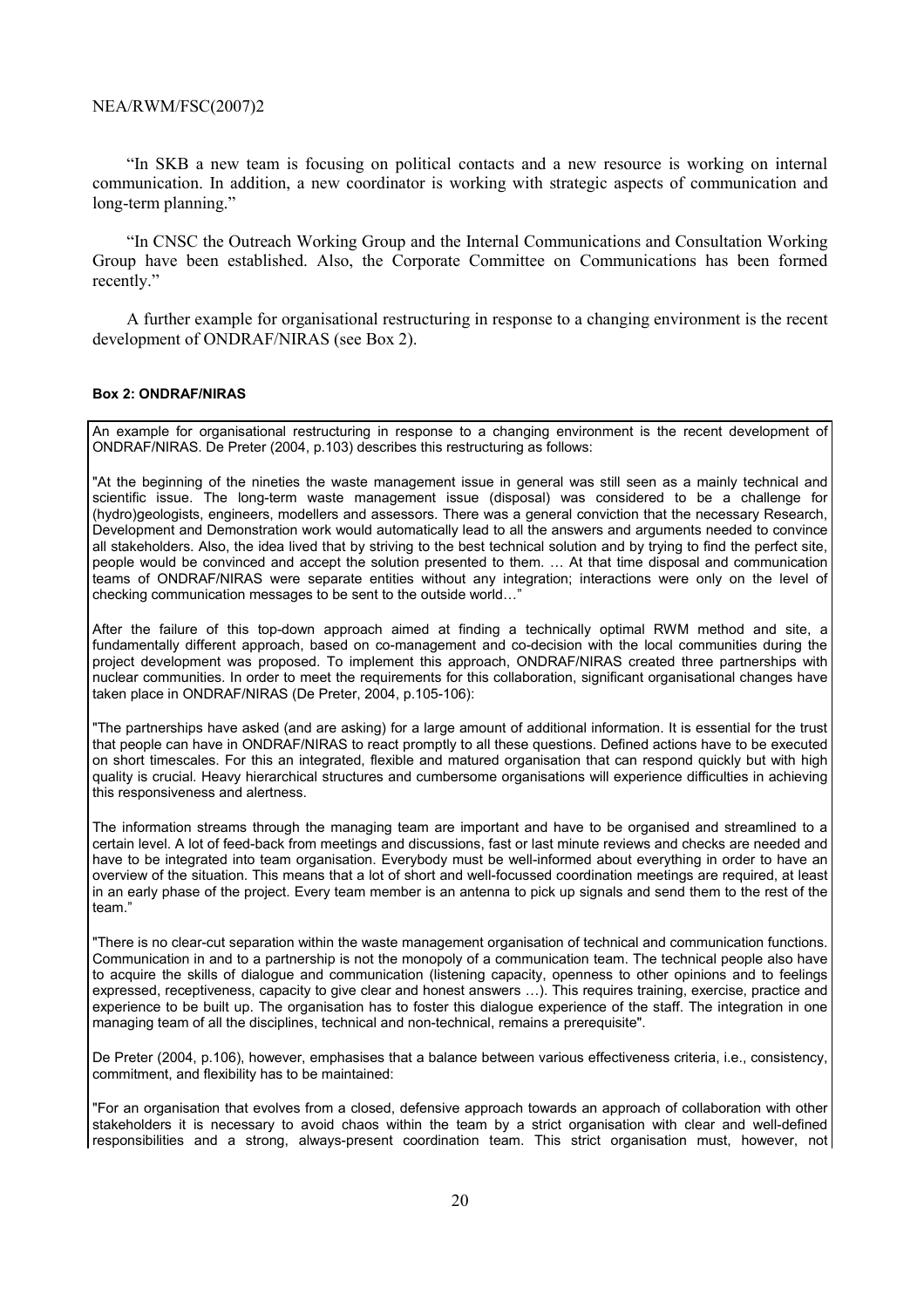substantially degrade the required flexibility and enthusiasm of the managing team. A small integrated team presents a clear advantage.

In contrast to the above-mentioned cases, one organisation moved in the opposite direction by turning its Communications Department, at least temporarily, into a one-man function.

### **3.9 Stepwise processes of change**

Several respondents call attention to the gradual nature of the changes in values, behaviour, structure and policy, which reflect a slow organisational learning process:

"In brief, it is possible to conclude that technical, organisational and cultural changes all happened concurrently, thus allowing the Agency to evolve gradually not only towards a recognisable improvement in the quality and exemplariness of the work, but also towards an enhanced concern for explanation and dialogue."

ìAttitudes and ways of thinking are changing, but it is a gradual process and has progressed at different rates in different parts of the organisation.<sup>"</sup>

The stepwise process of changes is exemplified by the US NRC (see Box 3).

### **Box 3: US NRC**

During the development of new, site-specific regulations for the proposed geologic repository at Yucca Mountain, Nevada, NRC took a series of measures to improve its dialogue processes. The first steps included simple changes, such as assigning a project manager for each public meeting and providing expert coaching for all speakers in risk communication techniques. In the next stage, more profound structural changes took place. NRC established a Highlevel Waste (HLW) public outreach team, which brings together technical and administrative professionals from various offices, including NRC's Spent Fuel Project Office, the Office of Public Affairs, and NRC's contractors at the Center for Nuclear Waste Regulatory Analyses. The team defines clear messages and identifies key concepts for "plain language translationî. It organises preparation for public meetings, develops handouts and displays, and serves as a resource to the broader staff. Activities of this team also include the development of a HLW communication plan, better coordination with other NRC offices, and participation in international fora (Kotra, 2004).

Changes in agency culture are reflected by the fact that senior technical staff have been appointed for regulatory communication, and excellence in stakeholder interaction about the HLW regulatory program is acknowledged and rewarded. Changes taking place in the HLW regulatory program triggered changes in the agency as a whole. These changes emerged, and continue to be applied, in the context of evolving agency concern for increasing stakeholder confidence:

"As NRC's HLW regulatory program pursued greater effectiveness in engaging stakeholders, the NRC as a whole was coming to grips with the need to improve the quality of its interactions with stakeholders and to place greater importance on inspiring their confidence and trust. Communications plans are now required for all major program initiatives". (Kotra, 2004, p. 10)

"In 2003, the Chairman of the NRC chartered a task force on external communications, and a report of its findings and recommendations were issued in a public report later that year. In 2004 NRC issued guidelines for agency staff for interacting with stakeholders and published the technical basis for these guidelines. In 2005, NRC issued similar guidelines for improving internal risk communication. All of these documents are available to the public.

Agency policy with regard to notification for, accessibility to, and documentation of public meetings was updated and made available to all staff. Feedback from website users and attendees at NRC meetings are collected and analyzed. Also, in 2005, the Commission directed NRC staff to publicize the results of research projects in understandable terms..."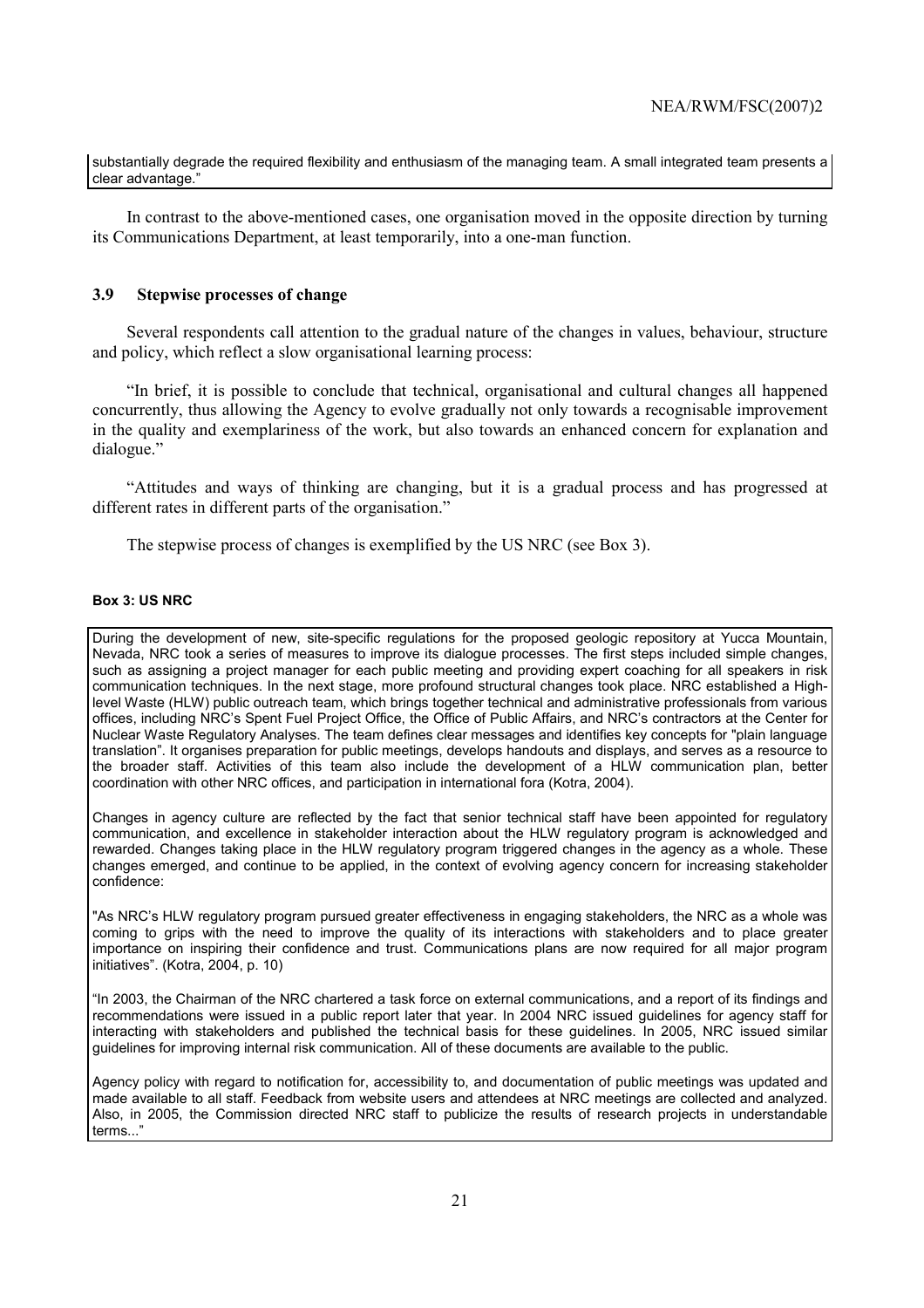### **3.10 Evaluation of change**

Organisational changes have been evaluated in most organisations by using qualitative methods (e.g., analysing comments expressed by the public, conducting interviews with stakeholders), and/or quantitative measurements (e.g., questionnaire surveys conducted with national or local populations). Based on these investigations, in the majority of cases moderate or little improvement has been detected in terms of awareness of, and trust in, the radioactive waste management organisation in question. In one case (i.e., the organisation that had decreased communication efforts with the affected community), it was found that confidence both in the organisation and the project had declined<sup> $11$ </sup>. The instability of public opinion and its sensitivity to communication efforts is indicated by the following example:

ìOpinion polls show increased trust and confidence in the two municipalities where we have site investigations. On a national level, both knowledge and trust has decreased which we see as a result of some years with a strong local focus in our information activities."

Several respondents mention a general methodological difficulty of evaluation, namely that awareness of both the radioactive waste management problem and radioactive waste management organisations is very low in the broader public*12*. In spite of such reservations, the majority of respondents express the view that relationships with stakeholders and mutual trust have improved considerably.

Respondents felt that a large variety of recently implemented tools and elements could be transferred to other organisations. In this way, the following elements and tools could be recommended as best practice to organisations seeking to adapt better to their stakeholder environment:

#### *3.10.1 Organisational culture, human resources:*

- Employing staff with different professional backgrounds;
- Providing training and support for staff to enable them to make changes to their working practices;
- Encouraging broadening of academic expertise for staff leading to interdisciplinary skills;
- Comprehensive meeting preparation that includes rehearsal and revision of materials to simplify the language;
- Active work on issues regarding corporate identity/cultural change. These have to be well discussed and widely accepted before launched;
- Ensuring greater participation of staff during public consultations:
- Creating platforms where many employees can participate in public communications work;
- Increased focus on the need for internal information and discussion prior to important decisions/events;

 $11$ <sup>11</sup> In case of some organisations, respondents reported the fact of evaluation, but results were not presented.<br><sup>12</sup> It is noted that suggesses is higher in offerted lacel nagulations, but these gase he showly divided.

<sup>12</sup> It is noted that awareness is higher in affected local populations, but these may be sharply divided between proponents and opponents of nuclear energy, and it is rather difficult to improve trust among the latter.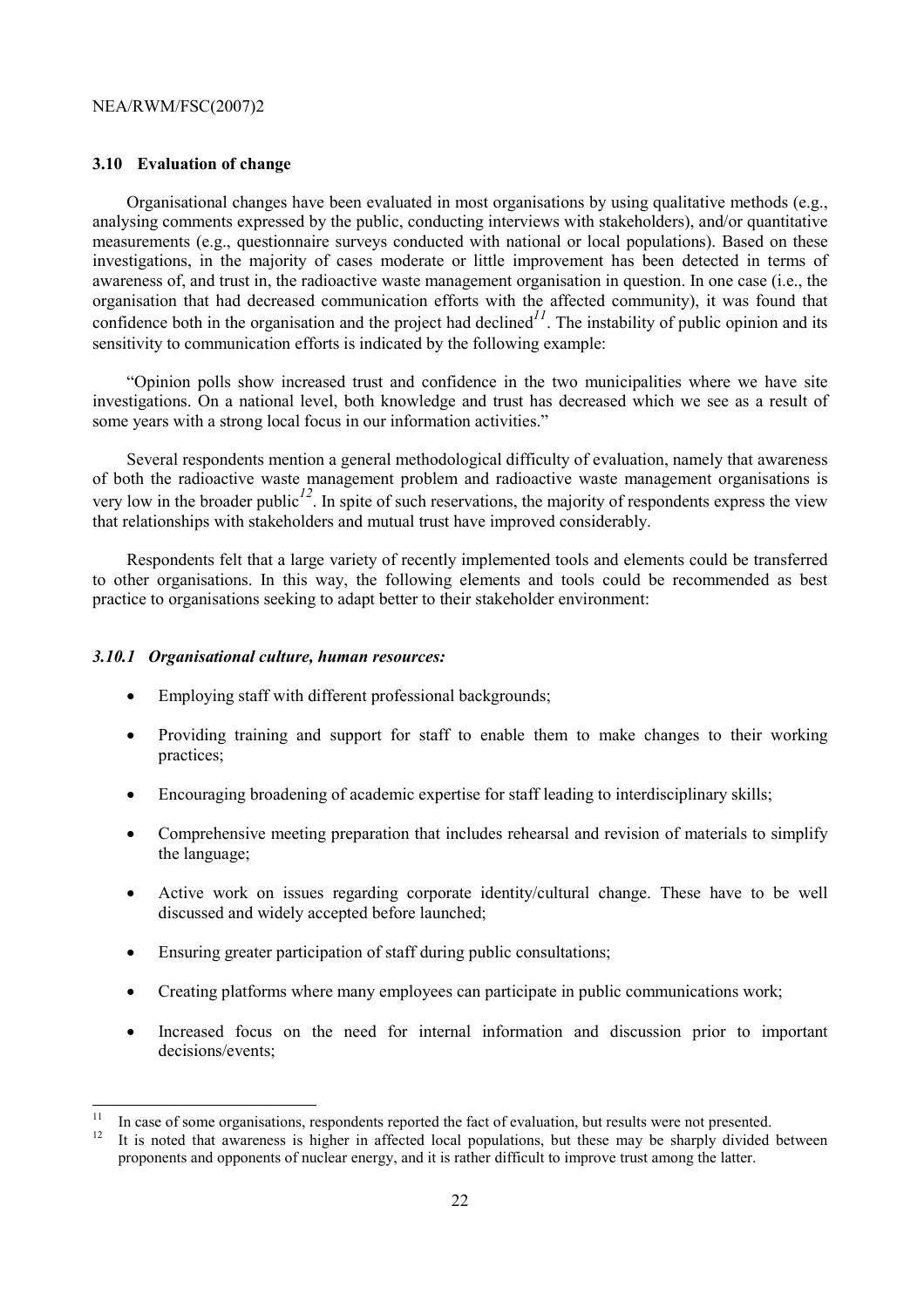- Making media coverage well known within the company;
- Ensuring senior management support and drive for initiatives;
- Rigorous management;
- Clearly define organisation's role and mission.

### *3.10.2 Decision-making/stakeholder involvement processes:*

- Making sure that decision-making processes are clear, transparent and credible;
- Communicating early, regularly and transparently;
- Developing and updating communication plans;
- Involving affected parties, politicians, authorities, local and regional governments, journalists, and the public (also in neighbouring countries);
- Attentiveness to the different arguments and allowing discussion to grow;
- Establishing a direct two-way link with the public through a local web site managed by the organisation in question;
- Incident management which focuses on maintaining public trust in the management system;
- Regular forum/seminar for all stakeholders (local and national politicians etc) to encourage networking and knowledge-sharing. Allow opponents to present their case at these events;
- Co-decision making (with stakeholders);
- Using a neutral organisation or person as a facilitator.

### *3.10.3 Adopting specific tools:*

- Tools and elements developed for the Canadian Nuclear Safety Commission's Values and Ethics Strategy;
- The Building Trust with Communities toolkit and the guide to writing standards developed by the UK Environment Agency.

To the question of what would be the conditions for transferring the above tools to other organisations, one respondent emphasised "the dedication of the individuals applying them and the sensitivity of those individuals to the need to select, tailor and apply any, or all, or none (!) in a manner that is responsive to and respectful of, the needs and interests of the stakeholders.<sup>"</sup>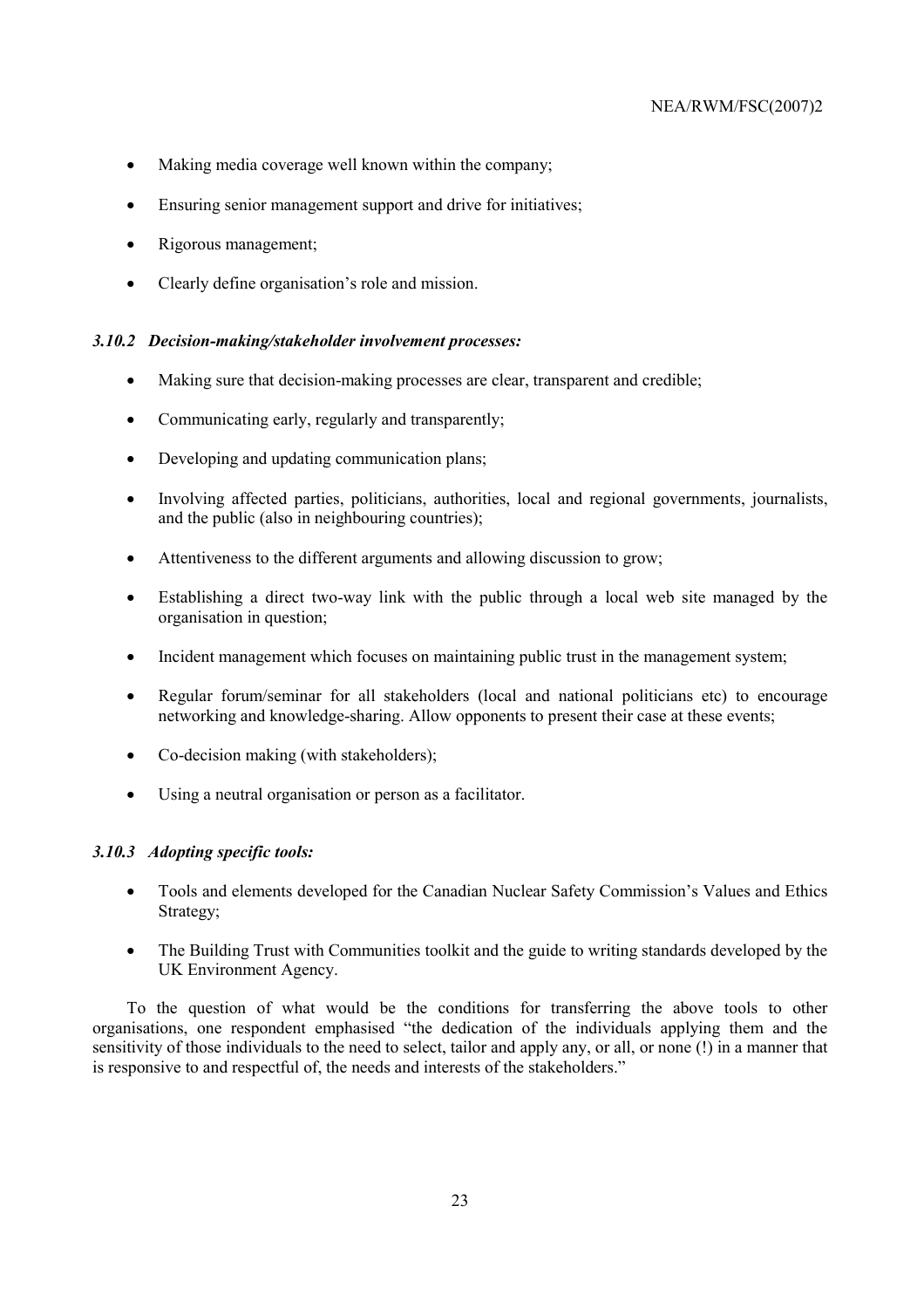#### **3.11 Summary of Results**

 $\overline{a}$ 

The survey indicates that important recent changes have taken place in the vast majority of the queried organisations. Changes in mission and main goals were observed in a few organisations, and changes in values and culture in most of them. A shift towards the open system model was detected in many organisations, while a move in the opposite direction was seen in one.

Several organisations have recognised the interdependence between internal and external communication. Structural changes to strengthen external and internal communication functions and/or horizontal linkages were reported in some organisations. On the other hand, in one organisation the communication unit was drastically reduced reflecting a new focus on actual facility construction activities. The results of the survey suggest a strong correlation between the shift towards the open systems model and the increase in stakeholder confidence. Data also confirm that maintaining stakeholder confidence requires a continued effort.

Responses have drawn a very rich picture of changes in a variety of contexts. Similar changes have been reported by implementers, regulators and policy makers. There are, however, remarkable variations among countries. For example, stakeholder dialogue appears to be greatly emphasised in one group of countries, while organisations of several other countries focus rather on one-way communication. No significant changes have been detected in a couple of countries, while in one country the radioactive waste management organisation reported a recent decrease in stakeholder interaction. These differences reflect not only idiosyncratic cultural and political traditions<sup>13</sup>, but also variations regarding the stage of radioactive waste management programmes. For example, in Canada and the United Kingdom programmes have returned to a concept setting stage, where there is more opportunity for the public to influence the decisions, whereas the Finnish programme is in a stage where many important choices have already been taken<sup>14</sup>. Further investigations would be needed to answer the question as to the extent to which various factors  $-e.g.,$  cultural context, political and social environment, legal and policy changes, local aspects, etc. – influence changes in radioactive waste management organisations.

See for example the research by Hofstede (2003) comparing countries in terms of organisational culture.

The interaction between the stage of the decision making process and the practice of public involvement is discussed by Stirling (2005).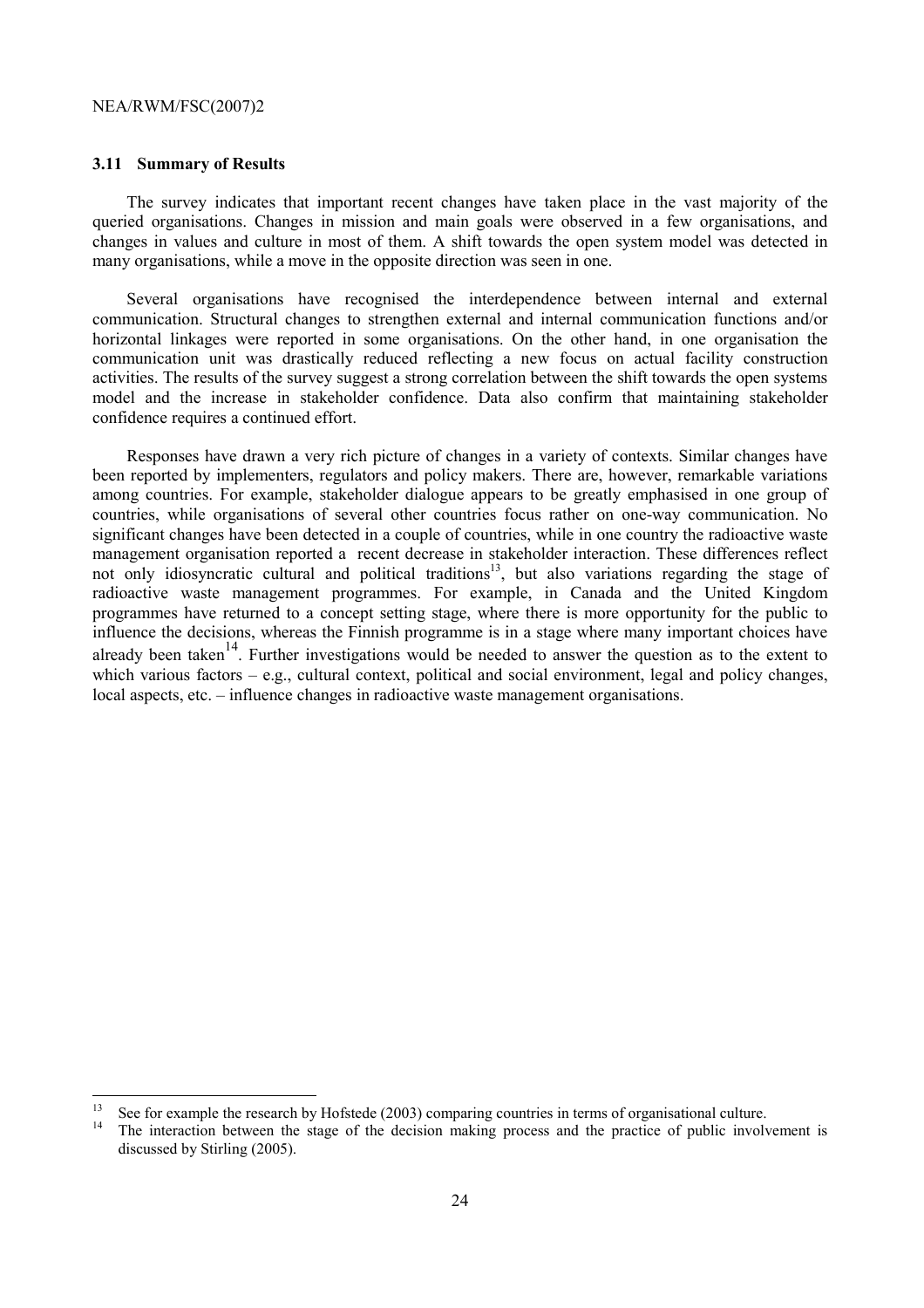### **4 CONCLUSIONS**

Organisations are procedures, relationships, and practices created to coordinate human talents and efforts to attain common goals. They are called upon to change if there are evident problems in their ability to adapt to the environment, or if there are evident opportunities to be exploited through organisational change. Although crisis is not an indispensable factor of change, it often triggers organisational transformation. Research suggests that crisis management can create the momentum for change, if managers take advantage of the crisis to foster an adaptive learning process.

During the transformation process organisations may need to update their mission, goals, strategies, and values. These provide an overall context for changes in organisational structure and systems, organisational culture and human resources, technologies, and output. Implementation of change can be difficult since in many cases the resistance of managers and/or employees has to be overcome. Typical causes of resistance include excessive focus on costs and burdens, failure to perceive benefits, and risk avoidance, among others.

Based on research studies it may be concluded that prospects for successful organisational change are enhanced if a well-considered, three-stage plan for collective decision making is established, which includes group processes for diagnosing the problem, propounding a solution, and designing implementation. Decision-making processes at the conclusion of each stage should be thoroughly evaluated.

It is recommended that initiation of a significant change should be undertaken only after effective human relations (e.g., meeting high standards for internal cohesiveness) and goal attainment (e.g., meeting high standards for planning and productivity) have already been achieved. Chances for success are further improved if internal stakeholders at every level of the organisation learn the importance of open systems values (e.g., flexibility, adaptability) and practice their individual innovating and brokering skills. At the same time, senior managers need to pay attention to operational stability and control and exercise their important leadership roles. While they need to innovate, they also need to monitor and coordinate the changes.

The survey of radioactive waste management organisations indicates that recent changes taking place in these organisations are in many respects congruent with key findings of research on organisational change. For example, in most cases the triggers of change are crises and the dominant direction of change is the open systems model. Adaptation to the expectations of stakeholders is frequently accompanied by efforts to strengthen cohesion among employees. At the same time, coordination and monitoring by senior management appear to be key elements of the transition in most organisations.

However, notwithstanding similarities, remarkable deviations from the general patterns can also be observed. For example, in most radioactive waste management organisations the increased concern with security issues limits transparency and the adoption of the open system model. Another specificity is the multi-level multi-stakeholder nature of radioactive waste management decision processes, which requires leadership to deal with questions of considerable complexity.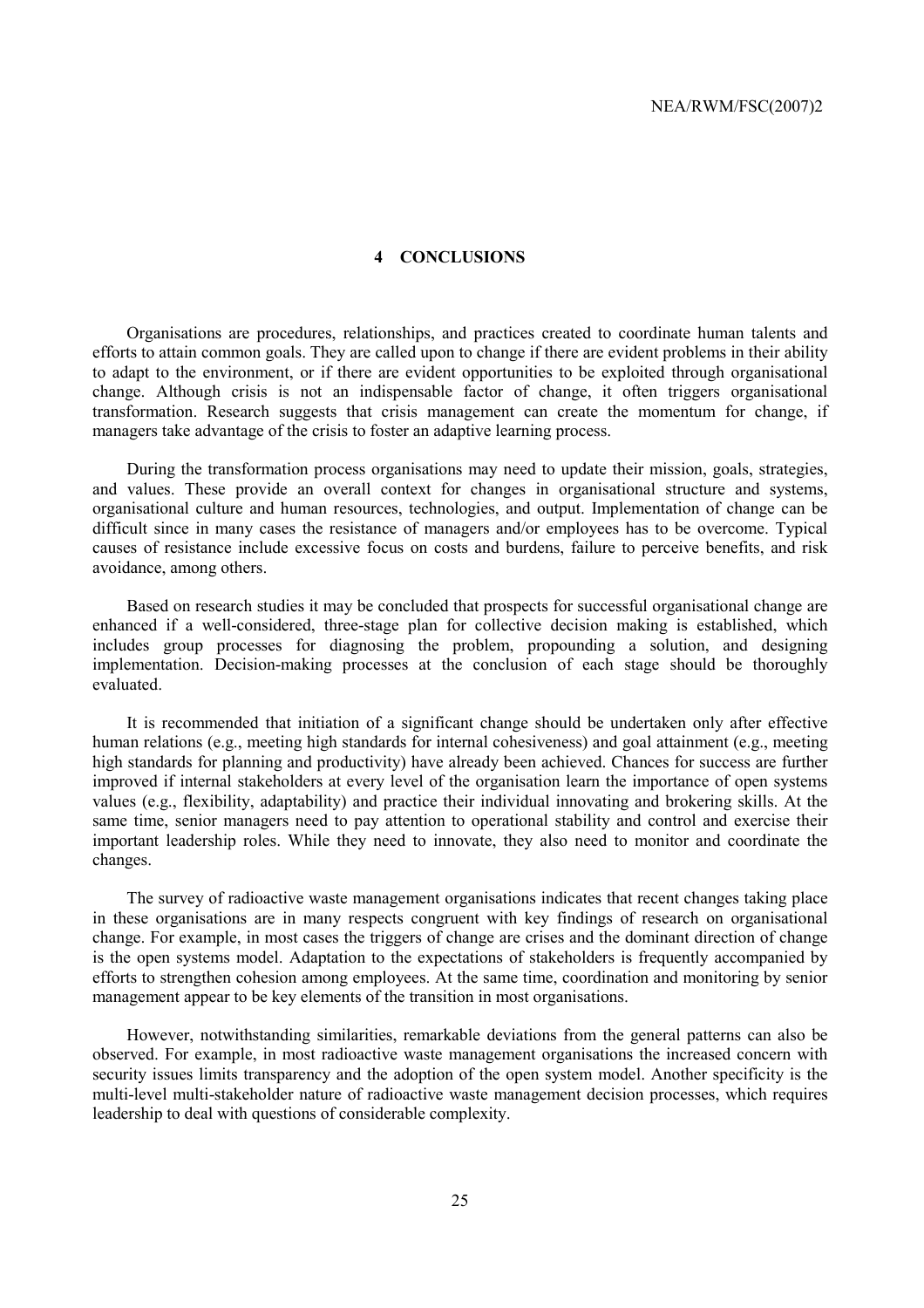There are significant variations among countries, as well. In some countries learning from and with stakeholders appears to be the goal of radioactive waste management organisations, while in other countries organisations tend to focus on one-way communication. No significant deviation from top-down approaches has been detected in a couple of countries, while in one country the queried radioactive waste management organisation reported a recent decrease in stakeholder interactions. These differences reflect not only idiosyncratic cultural and political traditions, but also variations regarding the stage of radioactive waste management programmes. In sum, in addition to general trends, various factors  $-$  e.g., cultural context, political and social environment, legal and policy changes, local aspects, etc.  $-$  also appear to influence changes in radioactive waste management organisations.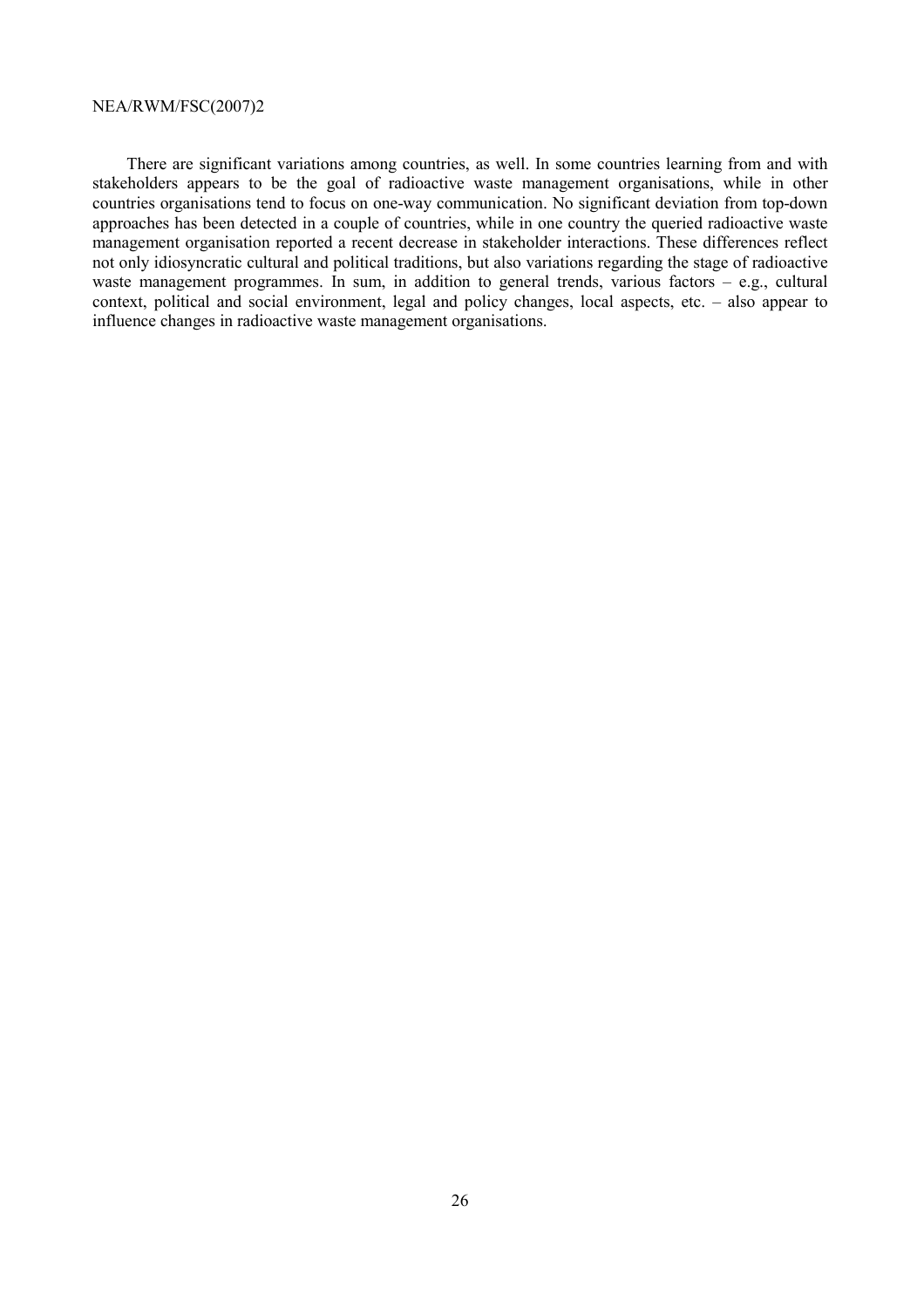### **REFERENCES**

Atherton, E. (2004) "Addressing Issues Raised by Stakeholders: The NIREX Experience." In Addressing Issues Raised by Stakeholders: Impacts on Process, Content, and Behaviour in Waste Management Organisation, Proceedings of a Topical Session, OECD NEA, Paris, pp.13-20

Blättel-Mink, B. (2007) "Experiences with Helping Organisations to Implement a Learning Culture and to Sustain Changeî. In NEA, Topical Session on Organisational Changes: Cultural and Structural Aspects. Proceedings, OECD, Paris, France 7-9 June, 2006

Daft, R.L. (1992) Organization Theory and Design. West Publishing Company, New York

De Preter, P. (2004) "The Impact of the Local Partnership Methodology on the Organisational Culture of the Radioactive Waste Management Agency". In Dealing with Interests, Values and Knowledge in Managing Risk, Proceedings of a Workshop, OECD NEA, Paris, pp. 103-106

Denison, D.R. (1990) Corporate Culture and Organizational Effectiveness. John Wiley & Sons, New York

Hofstede, G. (2003) Culture's Consequences: Comparing Values, Behaviors, Institutions, and Organizations across Nations. Sage Publications, Newbury Park, CA

Kotra, J.P. (2004) "Building Confidence in Nuclear Waste Regulation: How NRC is adapting in Response to Stakeholder Concerns." In Addressing Issues Raised by Stakeholders: Impacts on Process, Content, and Behaviour in Waste Management Organisation, Proceedings of a Topical Session, OECD NEA, Paris, pp.7-12

Narayanan, V.K. and Nath, R. (1993) Organization Theory: A Strategic Approach. Irwin, Homewood

NEA (2000) "Stakeholder Confidence and Radioactive Waste Disposal". Workshop Proceedings, OECD, Paris, France, 28-31 August 2000

NEA (2004a), Topical Session on "Addressing Issues Raised by Stakeholders: Impacts on Process, Content and Behaviour in Waste Organisations", Proceedings, OECD, Paris, France, 2<sup>nd</sup> June 2004

NEA (2004b) Stepwise Approach to Decision Making for Long-term Radioactive Waste Management: Experience, Issues and Guiding Principles. OECD/NEA, Paris

NEA (2004c) Learning and Adapting to Societal Requirements for Radioactive Waste Management. OECD/NEA. Paris.

NEA (2007) Topical Session on Organisational Changes: Cultural and Structural Aspects. Proceedings, OECD, Paris, France 7-9 June, 2006

Northcraft, G.B. and Neale, M.A. (1990) Organizational Behavior: A Management Challenge. The Dryden Press, Chicago

Quinn, R.E., Faerman, S.R., Thompson, M.P., and McGrath, M.R. (1990) Becoming a Master Manager: A Competency Framework. John Wiley & Sons, New York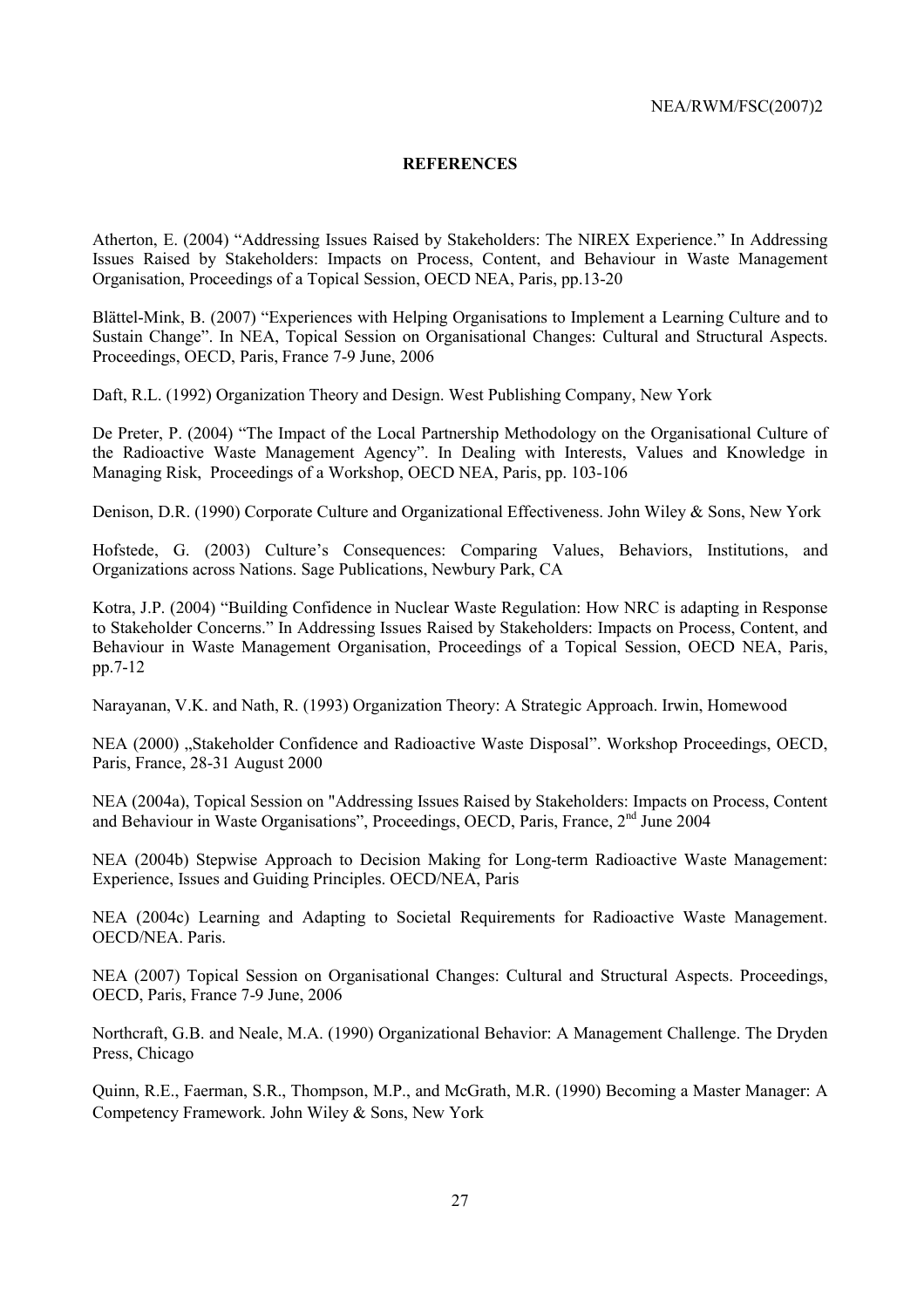Quinn, R.E. and Rohrbaugh, J. (1983) "A Spatial Model of Effectiveness Criteria: Toward a Competing Values Approach to Organizational Analysis," Management Science 29, pp. 363-377.

Pescatore, C. and Vari, A. (2006) "Stepwise Approach to the Long-term Management of Radioactive Waste." Journal of Risk Research, 1, pp. 13-40

Rochet, C. (2007) "Making Crisis a Momentum for Change within Public". In NEA, Topical Session on Organisational Changes: Cultural and Structural Aspects. Proceedings, OECD, Paris, France 7-9 June, 2006

Rohrbaugh, J. (2007) "Creating and Sustaining Organizational Change: Implications of the Competing Values Approach." In NEA, Topical Session on Organisational Changes: Cultural and Structural Aspects. Proceedings, OECD, Paris, France 7-9 June, 2006

SKB (2005) SKBës Approach to Public Communication and Media. SKB, Sweden

Stirling, A. (2005) "Opening up or closing down? Analysis, participation and power in the social appraisal of technology." In Leach, M., Scoones, I., and Wynne, B. (eds.) Science and Citizens – Globalisation and the Challenge of Engagement. Zed, London, pp. 218-231

Tusi, A.S. (1990) "A Multiple-Constituency Model of Effectiveness: An Empirical Investigation at the Human Resource Subunit". Administrative Science Quarterly 35, pp. 458-483.

Vari, A. (2007) "Cultural and Structural Change in Radioactive Waste Management Organisations". In NEA, Topical Session on Organisational Changes: Cultural and Structural Aspects. Proceedings, OECD, Paris, France 7-9 June, 2006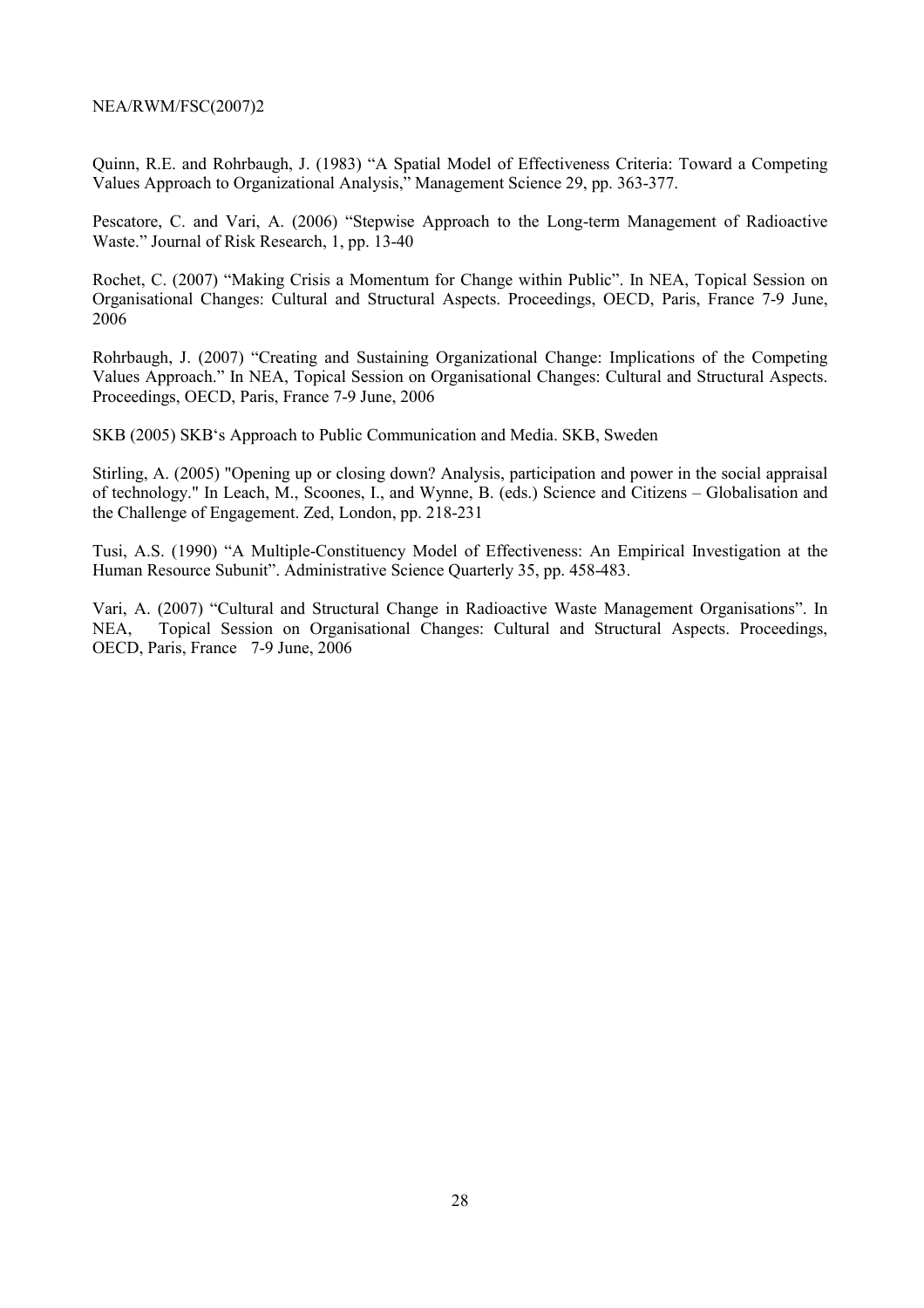### **5 ANNEX:**

### **QUESTIONNAIRE OF THE FSC INITIATIVE ON CULTURAL AND ORGANISATIONAL CHANGE**

As the first step in preparing a desk study on changes in radioactive waste management organisations, a set of guiding questions was developed in order to provide homogeneity and comparability of the information to be analysed and summarised.

The main objective of the initiative was to share the experiences of radioactive waste management organisations; therefore respondents were asked to provide as much information as possible. Participants who had experienced interesting changes in their organisation, were asked to write a separate paper about the changes, using the questionnaire as a guideline to structure this input. Links to relevant documents (e.g., code of ethics, reports, internal guidelines, etc.) were also requested.

The questions are outlined below.

### **1. General questions**

- 1.1 What is the role of your organisation in radioactive waste management (policy maker, regulator, implementer, etc.)?
- 1.2 Since when has been the organisation responsible for these task and duties?
- 1.3 What is the size of the organisation (how many employees)?
- 1.4 Who are the main "customers/clients" and partners in everyday business?

### **2. History of organisational changes15**

2.1 Factors of change

What have been the most important events or processes that triggered changes in your organisation? What were the impacts of these events/processes on your organisation?

#### 2.2 Agents of change

Who were the first who recognised that changes were needed? What have they done to promote these changes? Who were the key agents of changes?

#### 2.3 Resistance to change

Who were opposed to the changes? Have you experienced resistance on part of senior management? If yes, what were the reasons? How was resistance overcome?

### 2.4 The process of change

 $\overline{15}$ 15 Organisational changes include changes in organisational goals, mission, values, practices, culture, and structure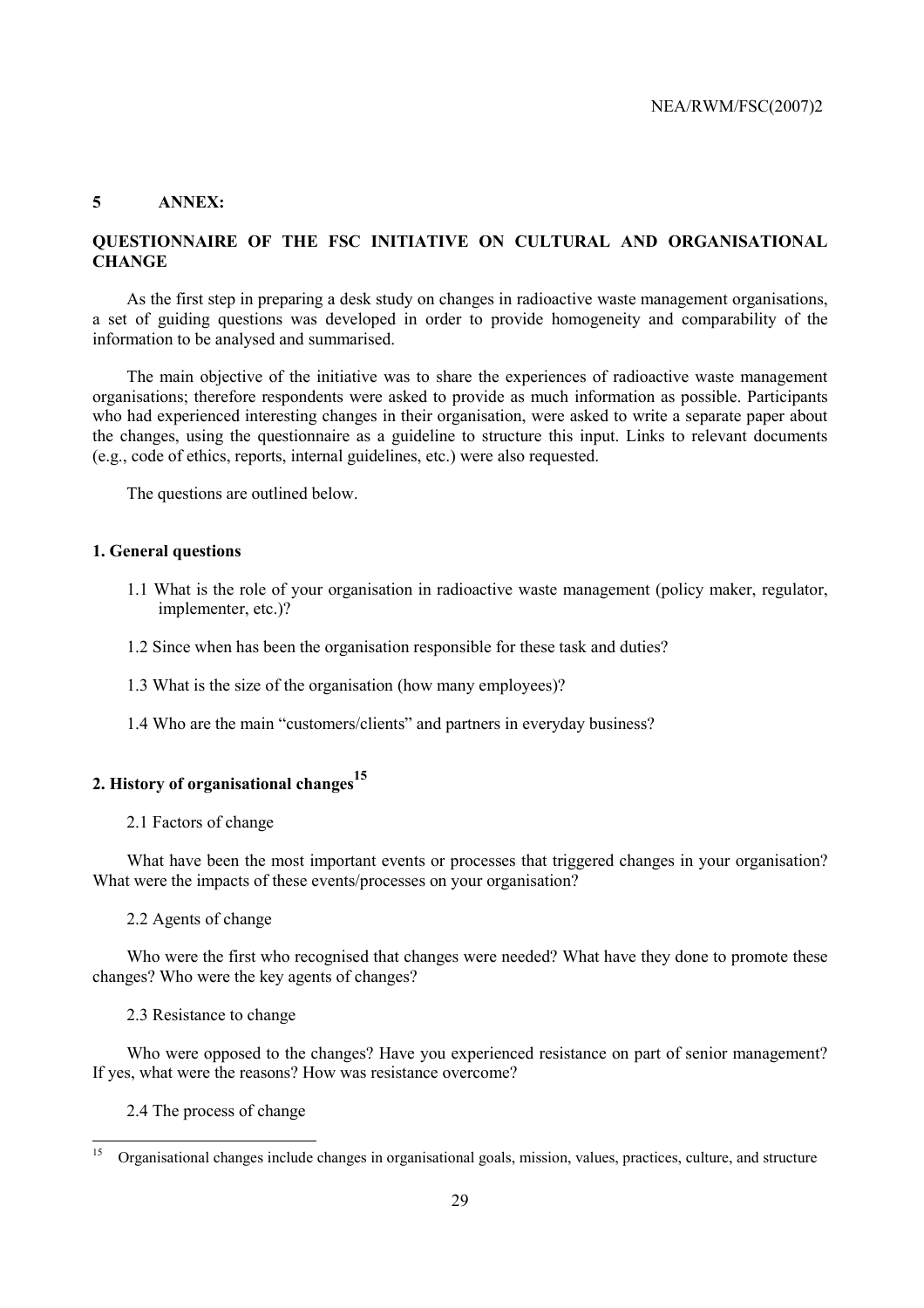Please describe the process of organisational change. Please explain key steps of the process. For example, have changes started with changes in organisational goals and mission (e.g., radioactive waste management strategy), which were later followed by changes in working practices (e.g., opening up the organisation to stakeholder dialogue)? When did cultural changes and/or restructuring take place?

### **3. Details of organisational changes**

#### 3.1 Organisational goals and mission

Have the main goals and mission of your organisation changed? If yes, how? (Please describe main goals and mission before and after the changes.)

#### 3.2 Values and practices

Please illustrate with examples how various principles of good governance (e.g., transparency, openness, objectivity, fairness, consistency, competence, etc.) are reflected in your organisation's values and practices? How are transparency and openness (access to information) implemented? How are consistency and competence of communication ensured? How are the requirements of openness and the increasing concerns over security balanced?

### 3.3 Cultural changes $^{16}$

Have key values, norms, attitudes, beliefs and way of thinking of employees changed? If yes, please describe dominant values before and after the changes. How can these changes be observed?

3.4 Tools facilitating cultural changes

What kind of tools (policies, rules, reward systems, selection, training, code of ethics, guidelines, charts, etc.) have been applied to promote/facilitate the above cultural changes? Please give examples, e.g., citations from charts, guidelines, etc. if possible.

3.5 Human resources

What qualities does your organisation look for in its staff during appointment, promotion, training and appraisal? How have these qualities changed?

3.6 Structural changes $17$ 

Please, present an overall organisational chart or your organisation. Please, describe major recent structural changes, if any.

 $16\,$ 16 Organisational culture is the set of values, beliefs, and patterns of thinking that is shared by the members of an organisation. The purpose of organisational culture is to provide members with a sense of organisational identity and to generate a commitment to organisational values, beliefs, and perspectives.

 $17$  Organisational structure is reflected in the organisational chart. It has four major components: (i) allocation of tasks and responsibilities, (ii) formal reporting relationships, (iii) grouping together of individuals into departments and the grouping of departments into the total organisation, and (iv) mechanisms that ensure communication, coordination and integration of effort across departments.